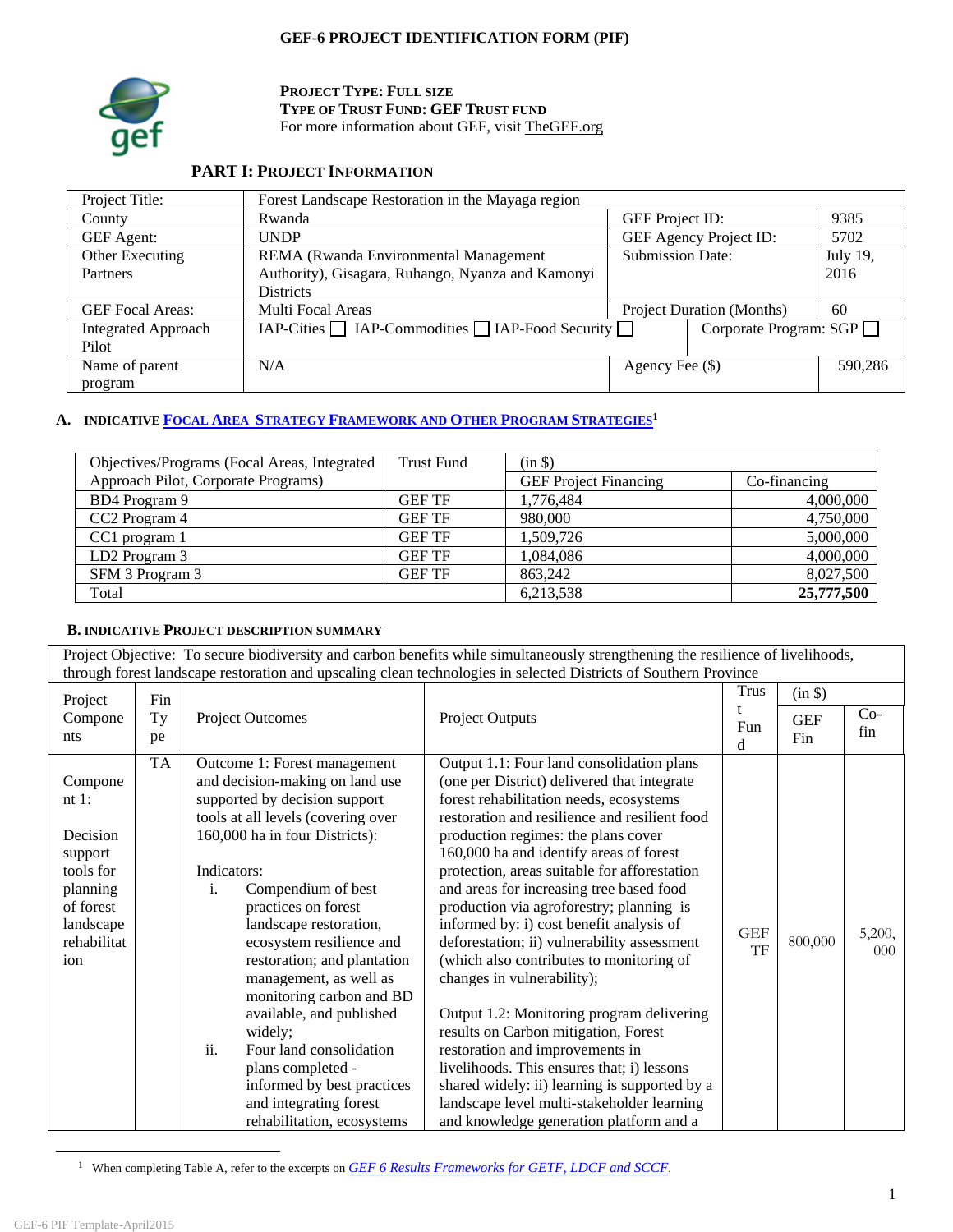|                       |           | and livelihood resilience;             | Landscape Restoration Implementation                      |            |         |        |
|-----------------------|-----------|----------------------------------------|-----------------------------------------------------------|------------|---------|--------|
|                       |           | Species diversity of the<br>iii.       | Task Force <sup>2</sup> ; iii) it provides an opportunity |            |         |        |
|                       |           | plantation estate increased            | to engage the wider stakeholder group in                  |            |         |        |
|                       |           | by 150% over baseline                  | planning, adaptive management and                         |            |         |        |
|                       |           |                                        | learning processes, and thus ensure                       |            |         |        |
|                       |           |                                        | coordination among the various existing                   |            |         |        |
|                       |           |                                        | and proposed activities for an area.                      |            |         |        |
| Compone               | <b>TA</b> | Outcome 2: Forest restoration and      | Output 2.1: Participatory forest                          |            |         |        |
| nt $2$ :              |           | carbon protection leading to           | management of the 354 ha Kibirizi-Muyira                  |            |         |        |
| Skills and            |           | enhancement of carbon stocks by        | and Karama natural forests and                            |            |         |        |
| capacity              |           | 5,500,000 tCO2 in 20 years, and        | rehabilitation of over 1,000 ha of public                 |            |         |        |
| for                   |           | increase availability of wood          | forests scattered over the landscape in the               |            |         |        |
|                       |           |                                        | four Districts; achieved through formation                |            |         |        |
| implemen<br>tation of |           | resources;                             |                                                           |            |         |        |
|                       |           |                                        | and empowerment of CFA which: i)                          |            |         |        |
| Forest                |           | Indicators:                            | establishes forest boundaries; revises forest             |            |         |        |
| landscape             |           | i.<br>354 ha of forests under          | assessment to establish levels of                         |            |         |        |
| restoratio            |           | CFA management;                        | degradation; iii) designs and starts the                  |            |         |        |
| n plans               |           | including restoration;                 | implementation of the restoration                         |            |         |        |
|                       |           | secures current carbon                 | programs; iv) establishes and enforces rules              |            |         |        |
|                       |           | stocks (quantified at PPG);            | and regulations of managing the forest in                 |            |         |        |
|                       |           | ii.<br>1,000 hectares of new           | partnership with GoR.                                     |            |         |        |
|                       |           | natural forest planted, and            |                                                           |            |         |        |
|                       |           | reporting more than 70%                | Output 2.2 (co-finance): Establishment of                 |            |         |        |
|                       |           | seedling survival by the               | 10,000 hectares of new plantation forests.                |            |         | 8,350, |
|                       |           | end of the project;                    | These will: i) be made up of fast growing                 |            |         | 000    |
|                       |           | 10,000 ha of new<br>iii.               | species; ii) will NOT replace natural                     |            |         |        |
|                       |           | plantation forest planted -            | forests; iii) be implemented in conjunction               |            |         |        |
|                       |           | with fast growing species,             | with component 1 to ensure that best                      |            |         |        |
|                       |           | to reduce pressure from                | practices inform individual farmers to                    |            |         |        |
|                       |           | natural forests;                       | improve species composition and                           |            |         |        |
|                       |           | Rate of deforestation at<br>iv.        | productivity of the plantations.                          |            |         |        |
|                       |           | Districts level reduced                |                                                           |            |         |        |
|                       |           | from 5% to $\langle 2\% \rangle$ (both | Output 2.3: Applying best practices to                    | <b>GEF</b> | 2,117,5 |        |
|                       |           | baseline and target                    | improve species composition and genetic                   | <b>TF</b>  | 38      |        |
|                       |           | confirmed at PPG);                     | material to increase productivity and                     |            |         |        |
|                       |           | <b>Plantation</b> forest<br>V.         | species diversity of the 30,000 ha of                     |            |         |        |
|                       |           | productivity increase from             | existing plantation forest by 150% over                   |            |         |        |
|                       |           | 8m3 to 20m3 (150%):                    | current baselines for both.                               |            |         |        |
|                       |           |                                        |                                                           |            |         |        |
|                       |           | Emissions reduced by<br>vi.            |                                                           |            |         |        |
|                       |           | 5,500,000 tCO2 in 20                   |                                                           |            |         |        |
|                       |           | years;                                 |                                                           |            |         |        |
|                       |           | Outcome 3: Resilience of               | Output 3.1: Extension service capacitated                 |            |         |        |
|                       |           | agriculture and livelihoods            | with appropriate technologies, and                        |            |         |        |
|                       |           | increased in area covering 96,000      | operational capacity to support Farmer                    |            |         |        |
|                       |           | ha:                                    | Field Schools-led improved agricultural                   |            |         |        |
|                       |           |                                        | production in tandem with ecosystem                       |            |         |        |
|                       |           | Indicators:                            | rehabilitation. This provides: i) Training                |            |         |        |
|                       |           | Capacity of extension<br>i.            | programs developed and implemented to                     |            |         |        |
|                       |           | service institutions, Farmer           | improve skills for technical staff and land               |            |         |        |
|                       |           | Field Schools and                      | users/farmers (such as climate resilient crop             |            |         |        |
|                       |           | Cooperatives increase by               | development ) ii) Farmer Field Schools                    |            |         |        |
|                       |           | 50% over baseline values               | constituted and trained on relevant subjects              |            |         |        |
|                       |           | (baselines established at              | (based on training needs assessment); iii)                |            |         |        |
|                       |           | PPG);                                  | operational capacity (such as motor cycles                |            |         |        |
|                       |           | ii.<br>40,000 ha under climate         | and other operational needs met/provided.                 |            |         |        |
|                       |           | smart agriculture that also            |                                                           |            |         |        |
|                       |           | incorporates agroforestry;             | Output 3.2: Four land consolidation plans                 |            |         |        |
|                       |           | productivity of 5 key crops<br>iii.    | (covering at least 40,000 ha) implemented;                |            |         |        |
|                       |           | increase by over 50% of                | where farmers are: i) supported to                        |            |         |        |

 <sup>2</sup> Information sharing will be through activities such as farmers/community training forums, radio programmes (with possibility to use those REMA TV & Radio broadcast already booked on local media), video production, SMS, exchange visits among different districts, information website portal, brochures and fliers etc.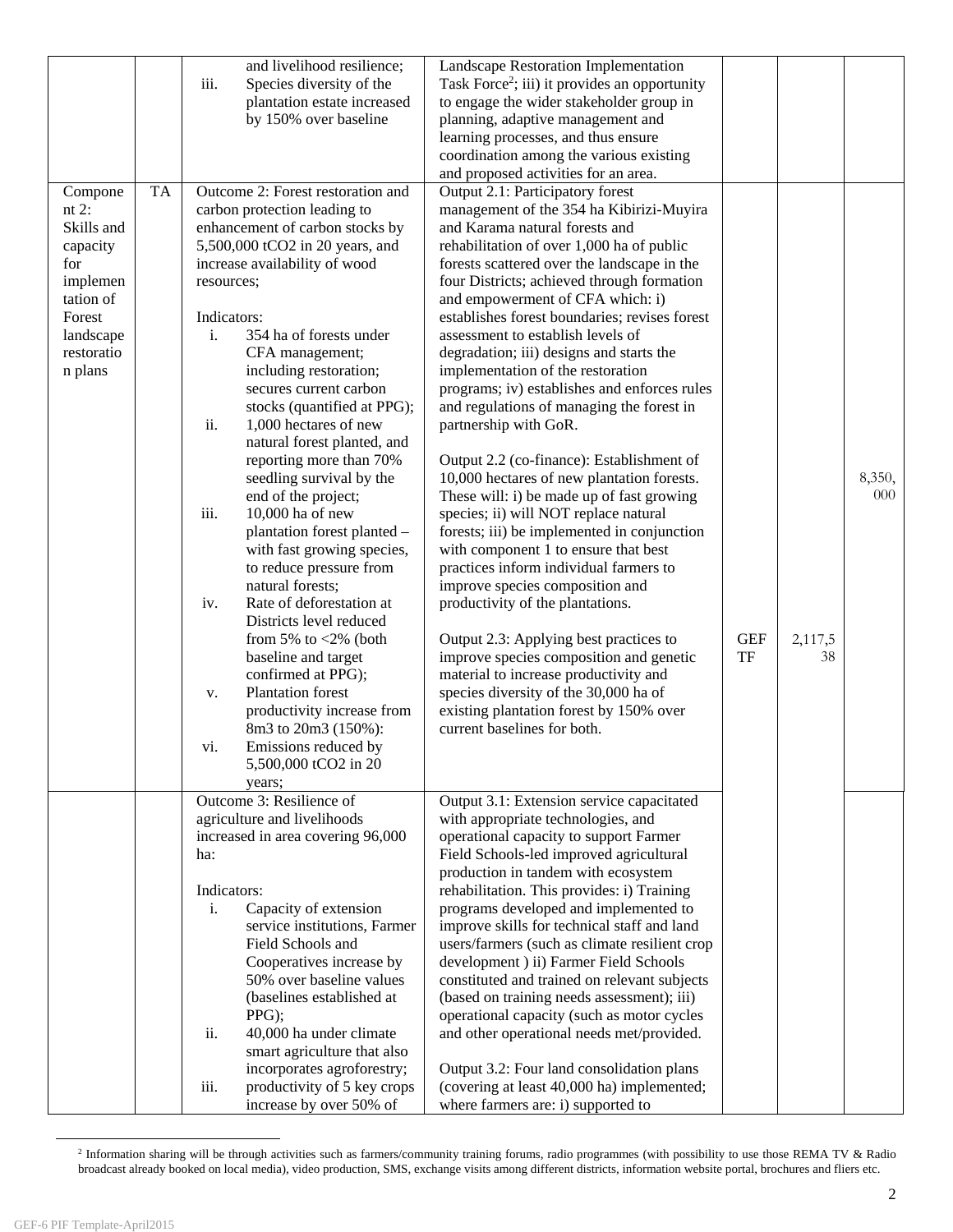|                                                                                                                                                                                                                                                                     | baseline (key crops and<br>baselines identified at<br>PPG);<br>Vulnerability of<br>iv.<br>agriculture and livelihoods<br>to impacts of climate<br>change decline by at least<br>40% (measured by<br>standard vulnerability<br>assessment methods);<br>Tree cover on agricultural<br>v.<br>land increase by at least<br>30%;<br>Soil erosion from selected<br>vi.<br>plots of lands reduced by<br>at least 25% (baselines and<br>targets confirmed at PPG);<br>measurements methods<br>selected at PPG but might<br>include erosion plots,<br>change in quantities of<br>soils reaching the specific<br>banks and areas of<br>streams.                                                                                                                                                                                                                                                                                     | consolidate land parcels; ii) grow cash<br>crops (in line with the land consolidation<br>plan), preferably tree based cash crops<br>such as coffee, cassava, etc.; iii) adopt<br>climate smart production techniques; iv)<br>adopt SLM measures on land that doesn't<br>qualify for land consolidation (about<br>56,000 ha); v) establish tree nurseries, plant<br>trees on farms and in designated areas for<br>afforestation and reforestation, protect areas<br>where natural regeneration is deemed most<br>appropriate; protect river banks.<br>Output 3.3: Livelihoods diversified to<br>reduce pressure on natural resources;<br>through provision of alternative livelihoods,<br>new livelihood activities based on the value<br>addition of wood and non-wood forest<br>products with sustainable harvesting<br>practices (in conjunction with component 1<br>and $3$ ).                                                                                                                                                                                                                                                                                                                                                                                                                                                                                                                                                                                                                                                                                                             |                  |               |                |
|---------------------------------------------------------------------------------------------------------------------------------------------------------------------------------------------------------------------------------------------------------------------|---------------------------------------------------------------------------------------------------------------------------------------------------------------------------------------------------------------------------------------------------------------------------------------------------------------------------------------------------------------------------------------------------------------------------------------------------------------------------------------------------------------------------------------------------------------------------------------------------------------------------------------------------------------------------------------------------------------------------------------------------------------------------------------------------------------------------------------------------------------------------------------------------------------------------|-----------------------------------------------------------------------------------------------------------------------------------------------------------------------------------------------------------------------------------------------------------------------------------------------------------------------------------------------------------------------------------------------------------------------------------------------------------------------------------------------------------------------------------------------------------------------------------------------------------------------------------------------------------------------------------------------------------------------------------------------------------------------------------------------------------------------------------------------------------------------------------------------------------------------------------------------------------------------------------------------------------------------------------------------------------------------------------------------------------------------------------------------------------------------------------------------------------------------------------------------------------------------------------------------------------------------------------------------------------------------------------------------------------------------------------------------------------------------------------------------------------------------------------------------------------------------------------------------|------------------|---------------|----------------|
| Compone<br>nt $3:$<br>Incentive<br>s for<br>adopting<br>energy<br>efficient<br>technolog<br>ies reduce<br>pressure<br>on forest<br>resources<br>while<br>simultane<br>ously<br>securing<br>househol<br>d access<br>to energy<br>and<br>reducing<br>emissions<br>150 | <b>TA</b><br>Outcome 4: Uptake of smart<br>technologies and sustainable<br>charcoaling reduce woodfuel<br>demand by 30%, contributing to<br>mitigation and improvement in<br>local economic development:<br>Indicators:<br>10% increase in number of<br>i.<br>households adopting<br>biogas and solar lighting in<br>target communities<br>(baseline and targets<br>confirmed at PPG);<br>ii.<br>30% reduction in woodfuel<br>use per household in target<br>communities (baseline and<br>targets confirmed at PPG);<br>NAMA on sustainable<br>iii.<br>charcoal completed and<br>financing mechanism<br>confirmed;<br>Percentage of charcoal<br>iv.<br>being produced<br>sustainably in the country<br>increase by 30% over<br>baseline (baseline and<br>targets confirmed at PPG);<br>Income from NTFPs<br>V.<br>increase by at least 25%<br>for participating<br>households (baseline and<br>targets confirmed at PPG). | Output 4.1: A system of incentives for<br>private sector engagement in green<br>businesses piloted and leads to a 10%<br>increase in number of households adopting<br>green technologies via the private sector<br>(biogas, improved stoves, solar lights); this<br>leads to: i) barriers to private sector<br>participation refined and removed; ii) 10%<br>increase in adoption of energy efficient and<br>smart technologies with a 30% reduction in<br>wood fuel use for households participating<br>(target communities identified at PPG).<br>Output 4.2: NAMA focused on improving<br>the uptake of sustainable charcoal processes<br>(targeting national level) developed and<br>implementation started: this leads to: i)<br>NAMA focused on policy and institutional<br>framework, practices and standards for<br>improving charcoal production,<br>transportation, retail and consumption; ii)<br>implementation increases the number of<br>formal private sector enterprises<br>(companies & cooperatives) within the<br>value chain, and provide policy and<br>institutional enabling environment for<br>increased private sector participation in the<br>industry.<br>Output 4.3: Viable and sustainable NTFP-<br>based businesses identified and<br>establishment facilitated, linking private<br>sector to communities: this leads to: i)<br>identification of forestry-based investments<br>that provide an attractive return profile; ii)<br>identification of barriers to investing in<br>forestry-based businesses and their<br>removal; iii) increased opportunities for | <b>GEF</b><br>TF | 3,000,0<br>00 | 11,000<br>,000 |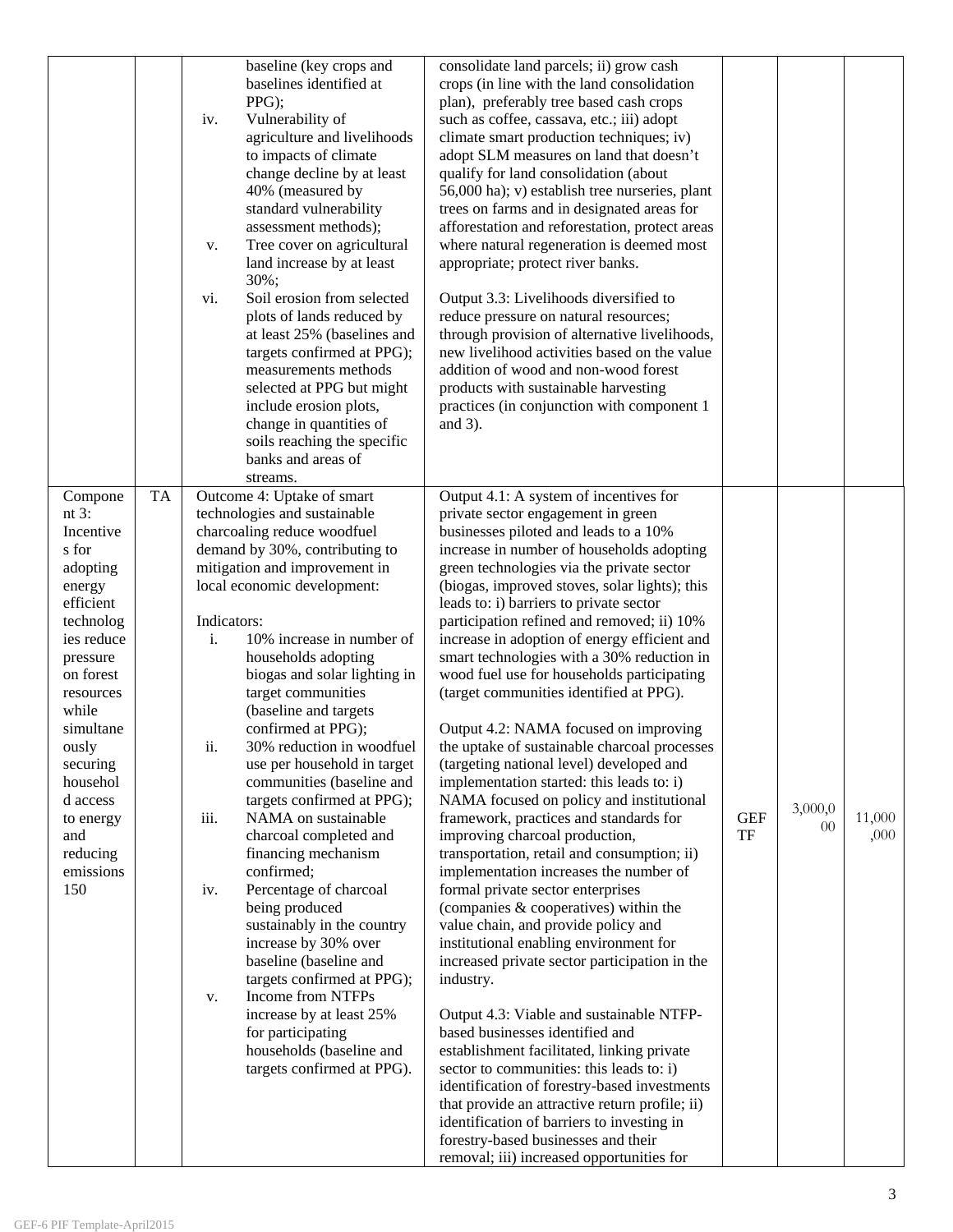|                           | sustainable forest-based income generating<br>activities (including sustainable charcoal);<br>iv) increased incomes for participating<br>households (baseline and targets set at<br>PPG) |               |           |            |
|---------------------------|------------------------------------------------------------------------------------------------------------------------------------------------------------------------------------------|---------------|-----------|------------|
| Subtotal                  |                                                                                                                                                                                          | <b>GEF TF</b> | 5,917,538 | 24,550,000 |
|                           | Project Management Cost (PMC) <sup>3</sup>                                                                                                                                               | <b>GEF TF</b> | 296,000   | 1,227,500  |
| <b>Total Project Cost</b> |                                                                                                                                                                                          | <b>GEF TF</b> | 6,213,538 | 25,777,500 |

#### **C. INDICATIVE SOURCES OF CO-FINANCING FOR THE PROJECT BY NAME AND BY TYPE, IF AVAILABLE**

| <b>Sources of Co-financing</b> | Name of Co-financier                    | <b>Type of Co-financing</b> | Amount (\$) |
|--------------------------------|-----------------------------------------|-----------------------------|-------------|
| Recipient Government           | GoR – Ministry of Agriculture (MINAGRI) | Grants                      | 8,000,000   |
| <b>Recipient Government</b>    | GoR - MINIRENA - Ministry of Natural    | Grants                      | 4,350,000   |
|                                | <b>Resources of Rwanda</b>              |                             |             |
| <b>Recipient Government</b>    | GoR - Rwanda Environmental Management   | Grants                      | 5,000,000   |
|                                | Authority                               |                             |             |
| Donor Agency                   | The Dutch Government                    | Grants                      | 5,600,000   |
| <b>GEF</b> Agency              | <b>UNDP</b>                             | Grants                      | 1,000,000   |
| Recipient Government           | National Climate and Environment Fund   | Loans                       | 1,827,500   |
|                                | (FONERWA)                               |                             |             |
| <b>Total Co-financing</b>      |                                         |                             | 25,777,500  |

#### **D. INDICATIVE TRUST FUND RESOURCES REQUESTED BY AGENCY(IES), COUNTRY(IES) AND THE PROGRAMMING OF FUNDS**

|                            |               |                                     |                         |                                |                                                  | (in \$)                              |                           |
|----------------------------|---------------|-------------------------------------|-------------------------|--------------------------------|--------------------------------------------------|--------------------------------------|---------------------------|
| <b>GEF</b><br>Agency       | Trust<br>Fund | Country/<br><b>Regional/ Global</b> | <b>Focal Area</b>       | <b>Programming</b><br>of Funds | <b>GEF</b><br>Project<br><b>Financing</b><br>(a) | Agency<br>Fee<br>$(b)$ <sup>b)</sup> | <b>Total</b><br>$(c)=a+b$ |
| <b>UNDP</b>                | <b>GEFTF</b>  | Rwanda                              | Climate Change          | n/a                            | 2,489,726                                        | 236,524                              | 2,726,250                 |
| <b>UNDP</b>                | <b>GEFTF</b>  | Rwanda                              | Biodiversity            | n/a                            | 1,776,484                                        | 168,766                              | 1.945,250                 |
| <b>UNDP</b>                | <b>GEFTF</b>  | Rwanda                              | <b>Land Degradation</b> | n/a                            | 1,084,086                                        | 102,988                              | 1,187,074                 |
| <b>UNDP</b>                | <b>GEFTF</b>  | Rwanda                              | Multi-focal Areas       | <b>SFM</b>                     | 863,242                                          | 82,008                               | 945,250                   |
| <b>Total GEF Resources</b> |               |                                     |                         |                                | 6,213,538                                        | 590,286                              | 6,803,824                 |

#### **E. PROJECT PREPARATION GRANT (PPG)**

Is Project Preparation Grant requested? Yes  $\boxtimes$  No  $\Box$  If no, skip item E.

#### **PPG AMOUNT REQUESTED BY AGENCY(IES), TRUST FUND, COUNTRY(IES) AND THE PROGRAMMING OF FUNDS**

| \$200,000<br><b>Project Preparation Grant amount requested:</b> |                   |         |              |             | PPG Agency Fee: \$19,000 |            |         |
|-----------------------------------------------------------------|-------------------|---------|--------------|-------------|--------------------------|------------|---------|
| <b>GEF</b>                                                      | <b>Trust Fund</b> |         | Focal Area   | Programming | (in \$)                  |            |         |
| Agency                                                          |                   | Country |              | Funds       | <b>PPG</b>               | Agency Fee | Total   |
| <b>UNDP</b>                                                     | <b>GEFTF</b>      | Rwanda  | Land         | n/a         |                          |            |         |
|                                                                 |                   |         | Degradation  |             | 50,000                   | 4.750      | 54,750  |
| <b>UNDP</b>                                                     | <b>GEFTF</b>      | Rwanda  | Biodiversity | n/a         | 50,000                   | 4,750      | 54,750  |
| <b>UNDP</b>                                                     | <b>GEFTF</b>      | Rwanda  | Climate      | n/a         |                          |            |         |
|                                                                 |                   |         | Change       |             | 50,000                   | 4.750      | 54,750  |
| <b>UNDP</b>                                                     | <b>GEFTF</b>      | Rwanda  | Multi-focal  | <b>SFM</b>  |                          |            |         |
|                                                                 |                   |         | Areas        |             | 50,000                   | 4,750      | 54,750  |
| <b>Total PPG Amount</b>                                         |                   |         |              |             | 200,000                  | 19.000     | 219,000 |

**F. PROJECT'S TARGET CONTRIBUTIONS TO GLOBAL ENVIRONMENTAL BENEFITS**<br>
Corporate Results **Replenishment Targets** Replenishment Targets Project Targets

<sup>3</sup> It is expected that UNDP will provide some tendering support services upon REMA's official request when deemed necessary. These direct project costs have been estimated at \$50,000. This estimate will be validated and confirmed during the PPG stage.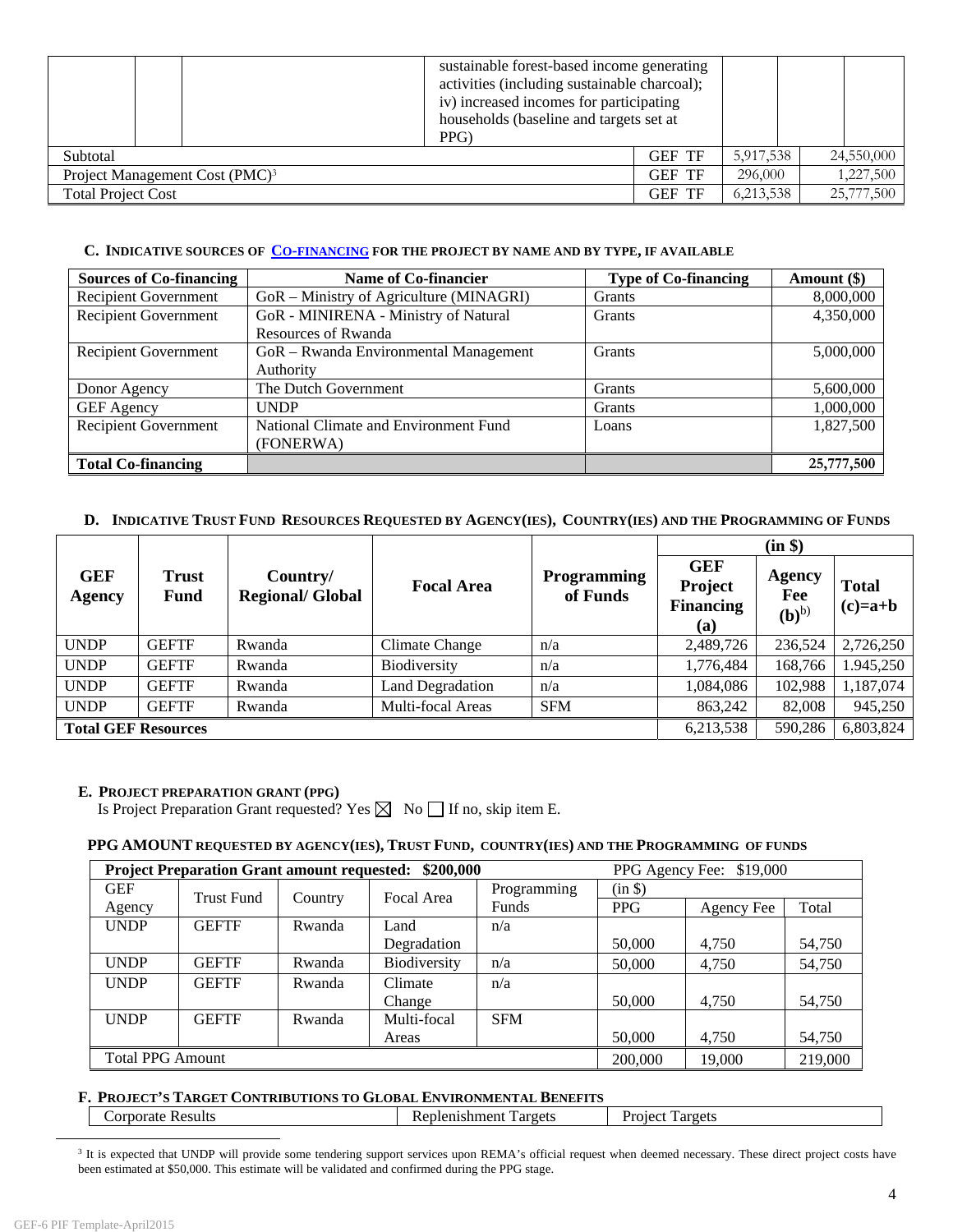| Sustainable land management in production<br>systems (agriculture, rangelands, and forest | 120 million hectares under<br>sustainable land management | $160,000$ hectares                     |
|-------------------------------------------------------------------------------------------|-----------------------------------------------------------|----------------------------------------|
| landscapes)                                                                               |                                                           |                                        |
| 4. Support to transformational shifts towards                                             | 750 million tons of CO2e                                  | A cumulative total of 5,500,000 tonnes |
| a low-emission and resilient development                                                  | mitigated (include both direct                            | of $CO2$ sequestered over 20 years     |
| path                                                                                      | and indirect)                                             |                                        |

# **PART II: PROJECT JUSTIFICATION**

# **1 Project Description**

# *1.1 Forests, carbon stocks and biodiversity context -- The global environmental problems, root causes and barriers that need to be addressed*

- 1. Known as the 'land of a thousand hills' Rwanda is a relatively small, land‐locked and mountainous country in East Africa, neighboring Uganda to the north, Tanzania to the east, Democratic Republic of Congo to the west and Burundi to the south. Most of the country is at an altitude above 1,000 meters, which creates a moderate climate despite being 2 degrees south of the Equator.
- 2. The country experiences two wet periods short rains from September to November and the long rains between March and May; interspersed by two dry seasons - a short one between December and February and a long one from June to August. Rainfall ranges from about 900 mm in the east and southeast to 1,500 mm in the north and northwest volcanic highland areas. The rainfall is generally well distributed throughout the year, with some spatial and temporal variability. Eastern and south-eastern regions are more affected by prolonged droughts while the northern and western regions experience abundant rainfall that at times cause erosion, flooding and landslides. The spatial variability has been attributed to the complex topography and the existence of large water bodies within the Great Lakes Region.
- 3. The country is covered by diversified natural ecosystems, ranging from afro-montane in the northern and western regions to lowland forests, savannah woodlands and savannah grasslands in the southern and eastern regions. The country also has a large number of inland fresh water lakes and wetland ecosystems, as well as volcanic hot springs and old lava flows that mainly occur in the northern and western parts of the country. Combined with the fact that it is situated in the heart of the Albertine Rift, these rich and largely hilly landscapes make Rwanda a biodiversity and forests hotspot; well-known flagship species include gorillas and chimpanzees, currently classified as endangered in the IUCN Red List of Threatened Species. Indeed, the country is home to 40% of Africa's mammal species (402 species), 1,061 bird species, 293 amphibian species, and 5,793 species of higher plants  $(280$  endemics in the region)<sup>4</sup>. It is also recognized for hosting more endemic mammals, birds, butterflies, fish and amphibians than anywhere else in Africa<sup>5</sup>. In addition, more than 80% of Rwanda's territory is within the Lake Victoria Basin; most of the waters coming out of the country are channeled by the Kagera River into Lake Victoria, a globally recognized freshwater biodiversity hotspot.
- 4. Most of the biodiversity conservation is concentrated in three national parks: the Volcanoes National Park, the Nyungwe National Park, and the Akagera National Park. However, there is also much biodiversity outside these PAs, especially plant biodiversity found in the productive landscapes in the savannah areas covering most of the Southern Province. The country boasts a high 28.8% forest cover (of which 37% are humid natural forests and Savannahs). Although forest cover has registered a growth of 1% per year for the last decade, forest distribution is uneven and forest regeneration is skewed. Most of the forests are found in the west, with fewer forests in the East and in the Mayaga regions, where forest cover is a low 5%. Of specific importance however are the many and scattered patches of indigenous forests in Mayaga region, which in addition to hosting important plant biodiversity and carbon stocks, provide critical watershed services to the agricultural landscapes surrounding them.
- 5. An example is the Kibirizi-Muyira Natural Forest, which is made up of two separate but neighboring relict savanna forests, located in Nyanza District, in Kibirizi and Muyira Sectors respectively. The vegetation is typical of savanna species, with scattered tuffs of bushes dominated by thorny acacias. Other most represented species include *Combretum molle, Lannea, Parinari curatelifolia,* various *Rubiaceae* species dominated *by Euclea racemosa* and *Pavetta ternifolia*, and the currently highly exploited *Osyris lanceolata*. Covering an area of 351.1 hectares, the forest is considered extensive

 $\overline{a}$ <sup>4</sup> Chemonics International Inc. 2003, MINITERE 2005, Rwanda Environment Outlook, 2009.

Chemonics International Inc. 2003, MINITERE 2005, Rwanda Environment Outlook, 2009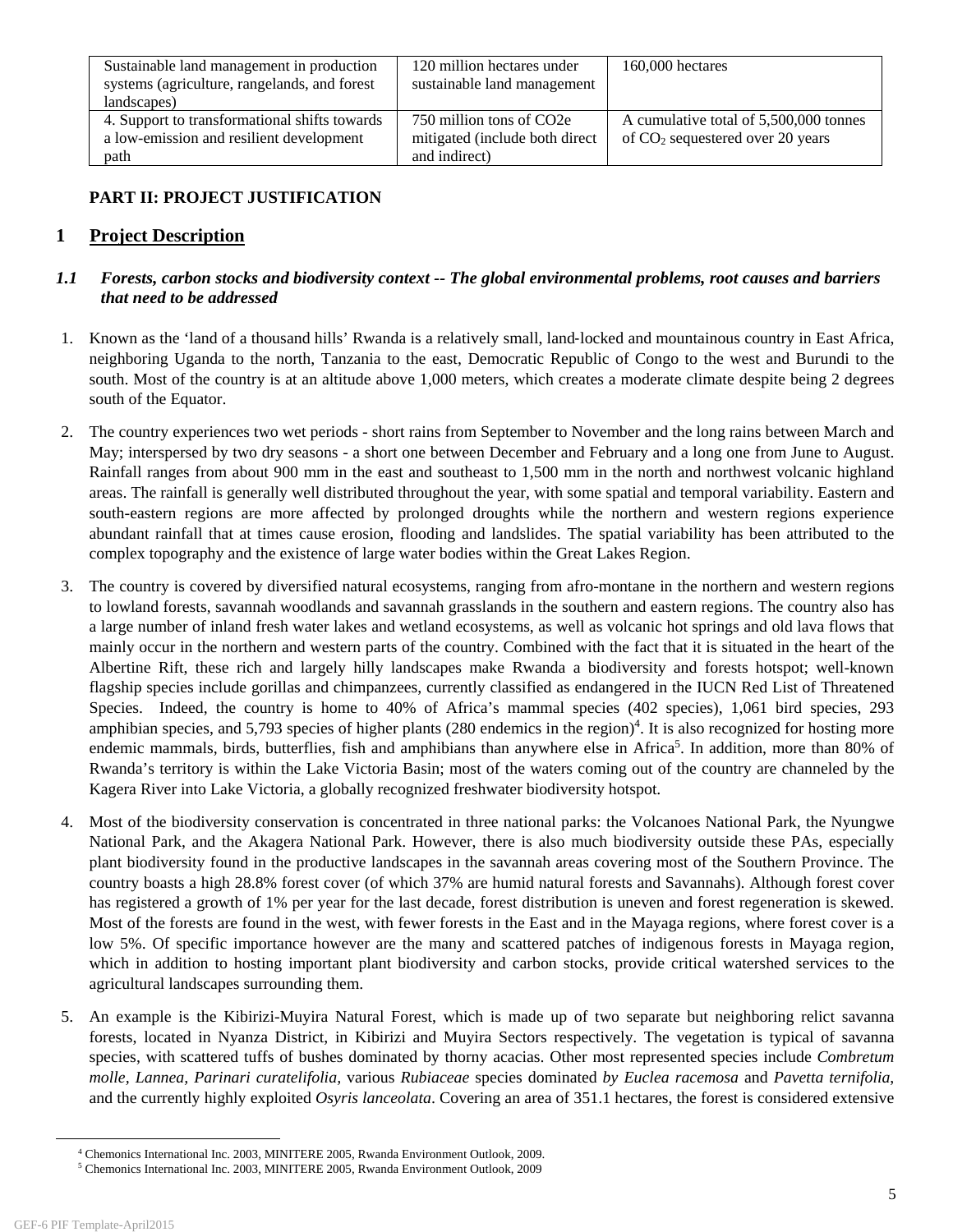under Rwanda's context; however, it has undergone serious degradation in the recent past, and is considered endangered (IUCN Category – ibid). It is expected that, if current threats are not mitigated, the forest will continue to lose both geographic spread and integrity, and might be extinct in the coming 50 years. Another example is the Rukaragata forest (2.5ha)*,* which is located in Kamonyi District.

- 6. These and other forest patches are important carbon stocks. The two sets of forests makes 353.6 (approximated to 354 ha) currently store  $1,809,309$  t CO2 ha-1 yr-<sup>1</sup>. Assuming a deforestation rate of 0.5% per year, protecting these forests reduces emissions by 475.5 t CO2 ha<sup>-1</sup> yr-1<sup>6</sup>: amounting to a total avoided emissions from forest protection of MF<sub>FP</sub> = 354 ha \*0.005 yr<sup>-1</sup> \* 475.5 t CO2 ha<sup>-1</sup> yr<sup>--1</sup> = 844 t CO2 ha<sup>-1</sup> yr<sup>-1.</sup>
- 7. Forests provide ecosystem services and products including protection of water catchments, regulation of water flow, climate regulation, and protection against soil erosion, water purification, and food, wood for fuel and construction, tourism, as well as non-timber forest products such as medicinal plants, honey and handcrafts. The role of forests in preserving ecological balance is particularly important in the Mayaga region, where they contribute greatly to watershed protection against erosion, thus making agriculture viable and covering the daily basic needs of rural communities.

### **Threats to biodiversity, carbon stocks and other ecosystem services;**

- 8. Despite their importance, the natural forests in the Mayaga are threatened by agricultural expansion and overharvesting of products. Many of the threats to Rwanda's important biodiversity, carbon stocks and livelihoods originate from the fact that the country has a relatively small surface area  $(26,338 \text{ km}^2)$  supporting a high and growing population with high dependence on agriculture for subsistence, economic growth and woodfuel for energy. The current population is estimated at 11 million<sup>7</sup> with a growth rate of 2.6%. Under these circumstances, poverty and food insecurity are linked by poor agriculture production and dependence on rain-fed agriculture in small production units. Although only 52% of the land is considered suitable arable lands, currently agriculture covers 70% of the country's land area, with a further 16% of land allocated to fuel wood and timber production<sup>8</sup>. The subsistence nature of agriculture drives farmers to cultivate continuously, which depletes soil nutrients and reduces future crop yields. Cultivating steep slopes with inadequate ground cover to prevent erosion exacerbates the problem. The FAO estimates that as much as 40% of cultivated land in Rwanda is at risk of severe erosion and requires anti-erosion investments before cultivation begins. Some reports have estimated that as much as 10 tons of soil is lost per hectare each year, and that more than 14 million tons of humus and top layers of soil flow directly into rivers and streams that are not adequately protected, ending up in Lake Victoria<sup>9</sup>.
- 9. **Threats specific to the Mayaga region:** The project will be implemented in four districts in the Mayaga landscape: Kamonyi, Gisagara, Ruhango and Nyanza (Table 1 shows basic statistics). Like the rest of Rwanda (and the region), Mayaga landscape has, over the decades, experienced loss of biodiversity at the ecosystem level, where extinct habitats, species assemblages, and natural processes have steadily diminished or degraded in quality, weakening the fabric of ecological processes and prospects of sustaining economic growth<sup>10</sup>. Ecosystems degradation has taken three pathways in Mayaga: i) quantitative loss – leading to a decline in areal extent of discrete ecosystem types; ii) qualitative loss, leading to degradation in the structure, function, or composition of several ecosystems; and iii) fragmentation, caused largely by encroachment for agriculture<sup>11</sup>.
- 10. Although arable land is fertile in Mayaga region, many areas are affected by land degradation and are suffering soil loss, deforestation and forest degradation, with accompanying loss of carbon stocks. Cultivation is taking place in some very steep hills, for example Ijuru rya Kamonyi and "Cubi na Marenga". Some wetlands have been converted into farms without appropriate conservation measures; some river banks have been cultivated and forests have been converted into farms. Perennial crops (bananas and coffee) are being replaced by annuals (tubers such as cassava), making the land more susceptible to soil erosion, and carbon loss. Although the country as a whole has increased forest cover in the last ten years, this has not been so in the four Districts targeted by the project, where encroachment into the forests is reported to

 $\overline{\phantom{0}}$  $6$  Using the FAO methodology for carbon calculations – Annex 3 describes the detailed calculations

 $7$  Zambia has the same population although it is x times larger than Rwanda

<sup>8</sup> Habiyambere, T., Mahundaza, J., Mpambara, A., Mulisa, A., Nyakurama, R., Ochola, W. O., *et al*. (2009). *Rwanda State of Environment and Outlook*. Kigali: REMA.

<sup>9</sup> Habiyambere, T., Mahundaza, J., Mpambara, A., Mulisa, A., Nyakurama, R., Ochola, W. O., *et al*. (2009). *Rwanda State of Environment and Outlook*. Kigali: REMA

<sup>10</sup> REMA 2015: Threatened Terrestrial Ecosystems and Species

<sup>11</sup> Habiyambere, T., Mahundaza, J., Mpambara, A., Mulisa, A., Nyakurama, R., Ochola, W. O., *et al*. (2009). *Rwanda State of Environment and Outlook*. Kigali: REMA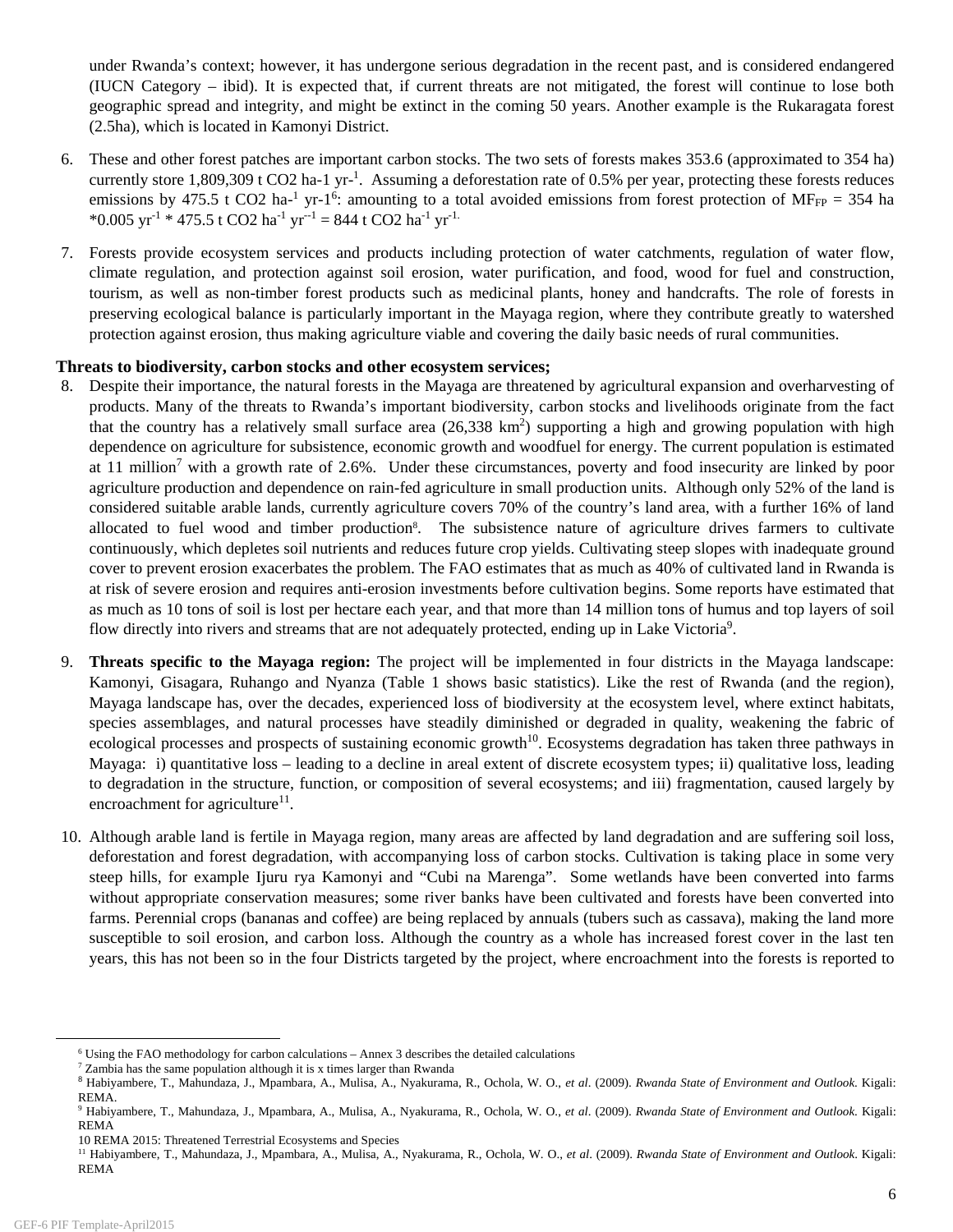have increased in the past 10 years<sup>12</sup>, causing habitat fragmentation, forest degradation and loss of biodiversity. In some areas there is no demarcation between farms and the many small forest patches dotting the landscape.

- 11. Forest resources are also threatened by overharvesting for fuel wood. In the four target districts, 84% of households depend on wood or charcoal (Table 1), driving forest degradation and fragmentation. This is in line with national statistics. The Energy Sector Strategy (2015)<sup>13</sup> reports approximately 85% of primary energy still comes from biomass, in the form of wood that is used directly as a fuel (57%) or is converted into charcoal (23%), together with smaller amounts of crop residues and peat  $(5\%)^{14}$ . The Energy Policy further reports that demand for conventional fuel wood and charcoal exceeds supply (by 4.2 million tonnes in 2009, resulting in a deficit of 870,000 tonnes per year). Although at the national level over 80% of the firewood and charcoal comes from privately operated plantations of eucalyptus trees and other small-scale agro forestry programs, the balance comes from natural forests. This deficit shows how the forest sector is and likely to remain under pressure, because the household incomes in rural areas are likely to enable a switch to non-wood fuel sources in the near future. These circumstances make it difficult for Rwanda to achieve three important targets it has committed to at the international arena: i) 30% forest cover<sup>15</sup> and 85% agroforest cover on productive landscapes by 2030; the country attained a forest cover of 28.8% in 2013 (including 10% natural forest). "The last mile in the target is hardest to attain"; ii) reaching the 2 million hectares of forested landscape restoration pledged under the Bonn Challenge; iii) maintaining its current very low per capita GHG emissions estimated at 0.99 tCO2eq/person (2013) - noting that the country had negative emissions (sink) of -2,540,000 tCO2e in 2012). It is particularly hard to reach all three targets given the high population density, small land parcels, high reliance on agriculture and the need to create wealth needed to meet the other goal of elevating the country to a medium income category by 2030.
- 12. Illegal exploitation of *Osyris lanceolata* has worsened the situation. Local villagers reported that tens of trucks transport tons of this species every year16. The forests are also threatened by invasive species of *Lantana camara* which cover big spaces around and inside many of the natural and plantation forests.

| Table 1. Dasie statistics of the four ulstricts targeted by the project |             |            |                    |                  |                            |  |  |
|-------------------------------------------------------------------------|-------------|------------|--------------------|------------------|----------------------------|--|--|
| District                                                                | <b>Size</b> | Population | Number of villages | % households     | % households using wood    |  |  |
|                                                                         | (ha)        |            | (Imidugudu)        | with electricity | and/or biomass for cooking |  |  |
| Kamonyi                                                                 | 65,550      | 340,501    | 317                |                  | 85                         |  |  |
| Nyanza                                                                  | 67,210      | 323.719    | 420                |                  | 85                         |  |  |
| Gisagara                                                                | 67.920      | 322,506    | 524                |                  | 90                         |  |  |
| Ruhango                                                                 | 62.680      | 319,885    | 533                |                  | 76.4                       |  |  |
| Total                                                                   | 263,360     | 1,306,611  | 1.794              | 11.75            | 84.1                       |  |  |

**Table 1: Basic statistics of the four districts targeted by the project** 

- 13. **Climate change:** Forests and other ecosystem services are threatened by progressive changes in climate and climate variability, as these combine with the impacts of unsustainable practices as outlined above. Rwanda current climate is complex, with wide variations across the country and with very strong seasonality, making the country highly vulnerable to current climate variability and natural hazards. It is particularly affected by floods and landslides, and periodic droughts, driven by El Niño – Southern Oscillation (ENSO) events. A Climate Change and Science Dialogue on Rwanda held in 2010 reported that the past decade experienced increased climate and other risks such as increased occurrence of extreme drought and floods, and increased incidence of soil erosion and landslides, lowering of lake and river water levels, and loss of biodiversity, decrease in agricultural productivity, worsening food security and malnutrition, spreading of diseases, and human population migration. Prolonged cyclical droughts are frequent in the east and southeast, especially in Mayaga and Umutara.
- 14. Furthermore, projections of climate change in Rwanda are hampered by the high heterogeneity (terrain, climate) and the lack of long-term meteorological data. However, the limited projections predict an increase in temperature of 2.5<sup>°</sup>C by the 2050s. Changes in precipitation are more uncertain, though there are some indications of increasing variability<sup>17</sup>. The Climate Monitoring International Partnership (CMIP3) projections indicate average temperature will increase, higher average annual rainfall (under most models), with the intensity / frequency of heavy rainfall extremes also increasing, but highly uncertain signals for dry periods/drought. As most agriculture in Mayaga (and the country) is rain fed, people rely

<sup>&</sup>lt;sup>12</sup> Gisagara, Kamonyi, Nyanza and Ruhango District Development Plans for 2014-2015<br><sup>13</sup> National Energy Sector Strategic Plan (2008-2020) – Government of Rwanda<br><sup>14</sup> Of the 14% of non-biomass primary energy, petroleum pr

<sup>&</sup>lt;sup>16</sup> REMA, 2015: Threatened Terrestrial Ecosystems and Species.

<sup>17</sup> Baseline Climate Change Vulnerability Index for Rwanda: Rwanda. Environment Management Authority, Kigali, 2015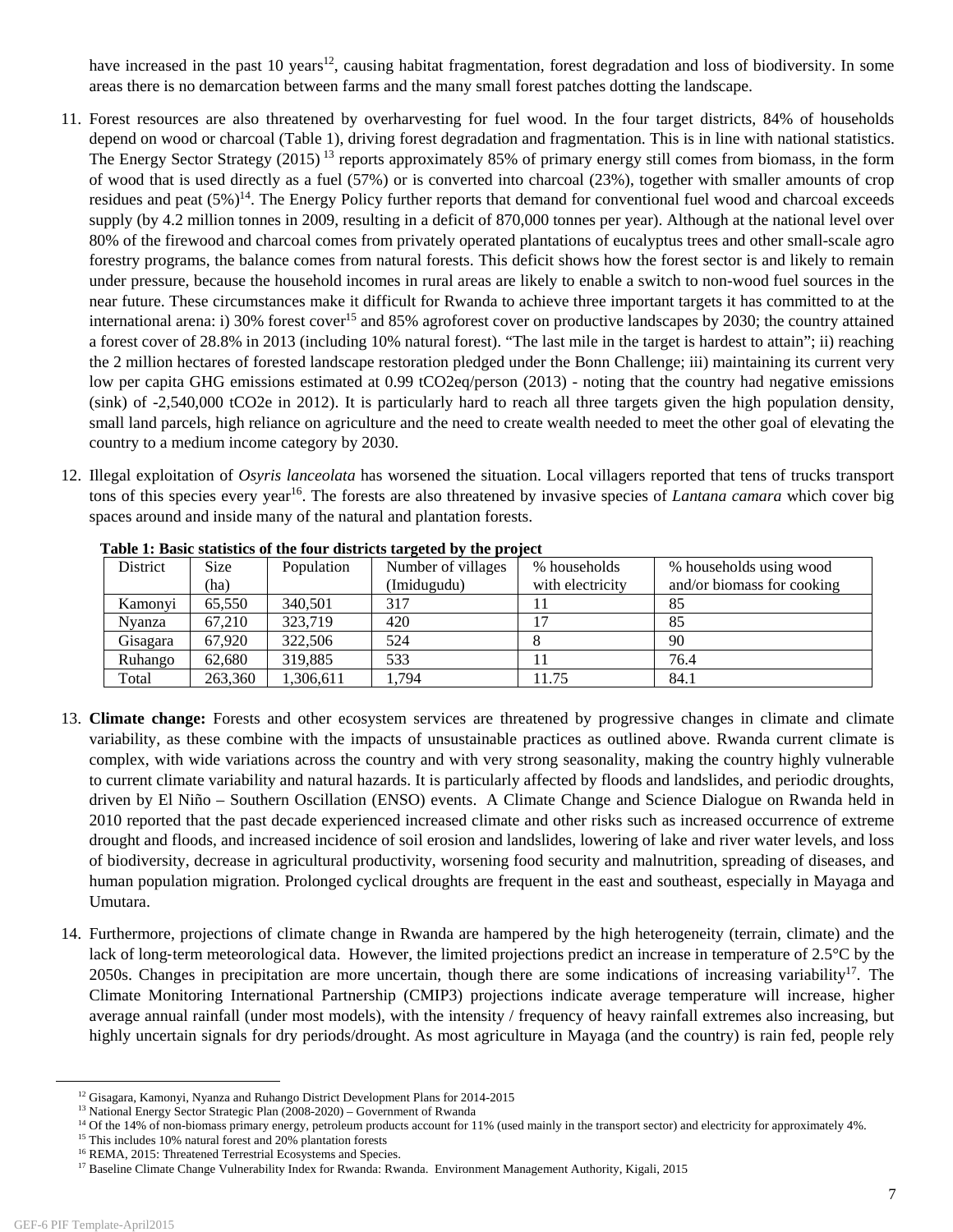on the rains to survive. This, combined with its current level of development and the country's mountainous landscape, makes Rwanda particularly vulnerable to climate variability and change.

15. **Long-term vision and barriers to achieving it**: The desired long-term situation is to restore the ecological functionality and biological productivity of the deforested landscapes in the four districts, to enhance carbon storage and forest biodiversity conservation, resilience of agricultural production and livelihoods. This is in line with the national target of increasing forest cover to 30% and agro-forest cover to at least 85% of productive landscapes, and for maintaining the low per capita GHG emissions while increasing economic growth. To achieve the vision, an integrated approach is needed because the challenges facing forest resources in the landscape cut across multiple pillars and institutions and impact diverse groups of stakeholders. Rwanda has recently committed to adopting the forest landscape restoration (FLR) methodology, which is an integrated approach for addressing environmental, social, and economic challenges that involve multiple institutions and stakeholders<sup>18</sup>. By taking a landscape perspective, FLR brings stakeholders and institutions together to overcome challenges by designing more efficient land-use plans. This approach is particularly relevant in Rwanda where landscapes are used for many different purposes, are governed by many different institutions, and have many different stakeholder groups. Reducing emissions from biomass energy is also critical for Rwanda maintaining its current very low per capita GHG emissions in a country where 95% of cooking energy and 85% of primary energy is woodfuel.

#### **Barriers**

- 16. Increasing forest and agroforest cover in the Mayaga region from the current 5%<sup>19</sup> in the four Districts to close to the national target<sup>20</sup> is hampered by three key barriers: inadequate use of knowledge based planning for resource use and forest management; inadequate technical skills and institutional capacities for increasing land productivity while simultaneously restoring ecosystems, and inadequate market-based incentives to adopt climate smart technologies, forestry and biodiversity friendly businesses.
- 17. *Barrier 1: Inadequate knowledge base to support decisions on forest management and effective integration of forest management in district land use plans and decision making by land users*: the implementation of landscape level planning is hampered by inadequate knowledge, and low capacity to generate it. This barrier takes two forms. First, at the national level, inadequate investment in knowledge generation has hampered the improvement in forest species and genetic material. Site quality of plantation forests, which constitute 42% of all forest cover, is low (mainly due to inappropriate management during planting, thinning and harvesting). The country is indeed importing high quality wood products from Uganda, DRC or Dubai and China, increasing the pressure on fore $x^{21}$ . In addition, there is low species diversity in plantation forests: tree cover is dominated by a small number of Eucalyptus species, which has undergone genetic erosion, mainly due to inbreeding. Seeds are provided by the Tree Seed Centre in the Southern Province, but generally the genetic quality of germplasm is  $poor<sup>22</sup>$ . There are no dedicated seed orchards to provide a variety of quality seeds to forest growers. The quality of germplasm is also limited by low levels of knowledge on harvesting and postharvest handling.
- 18. Second, at the Mayaga landscape level, although it is clear that the communities in the landscape derive a multitude of benefits from indigenous forests, biodiversity and genetic resources in the landscape, there is no up to date assessments of the value of these forests and biodiversity, and the costs and benefits of protecting existing forests as well as increasing tree cover in forests and on the productive landscape, via agroforestry. This is due in part to the lack of integration of SFM, biodiversity and mitigation considerations in the current land consolidation planning process and a lack of monitoring related to these. REMA's recent report on threatened terrestrial ecosystems identified two remnant forests in the region that need to be protected: The Kibirizi-Muyira (listed as Critical under IUCN) and the smaller Rukaragata forest (both of them now protected under National Gazettement Order of 2015). However, there are numerous small patches of indigenous forests in the landscape, especially on hilltops that are significant for watershed services in the micro catchments. The contribution of these additional indigenous forests to ecosystems services is not yet determined or captured in the planning processes. In particular, there is a need to empirically demonstrate that sustainable use of forests and integration of trees into cropping systems (via agroforestry) have positive economic values and that these economic

<sup>18</sup> Ministry of Natural Resources – Rwanda (2014). Forest Landscape Restoration; Opportunity Assessment for Rwanda. MINIRENA (Rwanda), IUCN, WRI. <sup>19</sup> Calculated from data provided in the District Forest Management plans fo

<sup>20</sup> The national target is 10% natural forests and 30% total cover, including plantations; however, the potential for increasing forest cover in the four districts will be assessed during the PPG (and confirmed during project implementation) – and a realistic target for the four districts established. Due to the current population

density and need for food production, this target is not likely to be more than 3-5% of District land cover.<br><sup>21</sup> Ministry of Natural Resources – Rwanda (2014). Forest Landscape Restoration; Opportunity Assessment for Rwan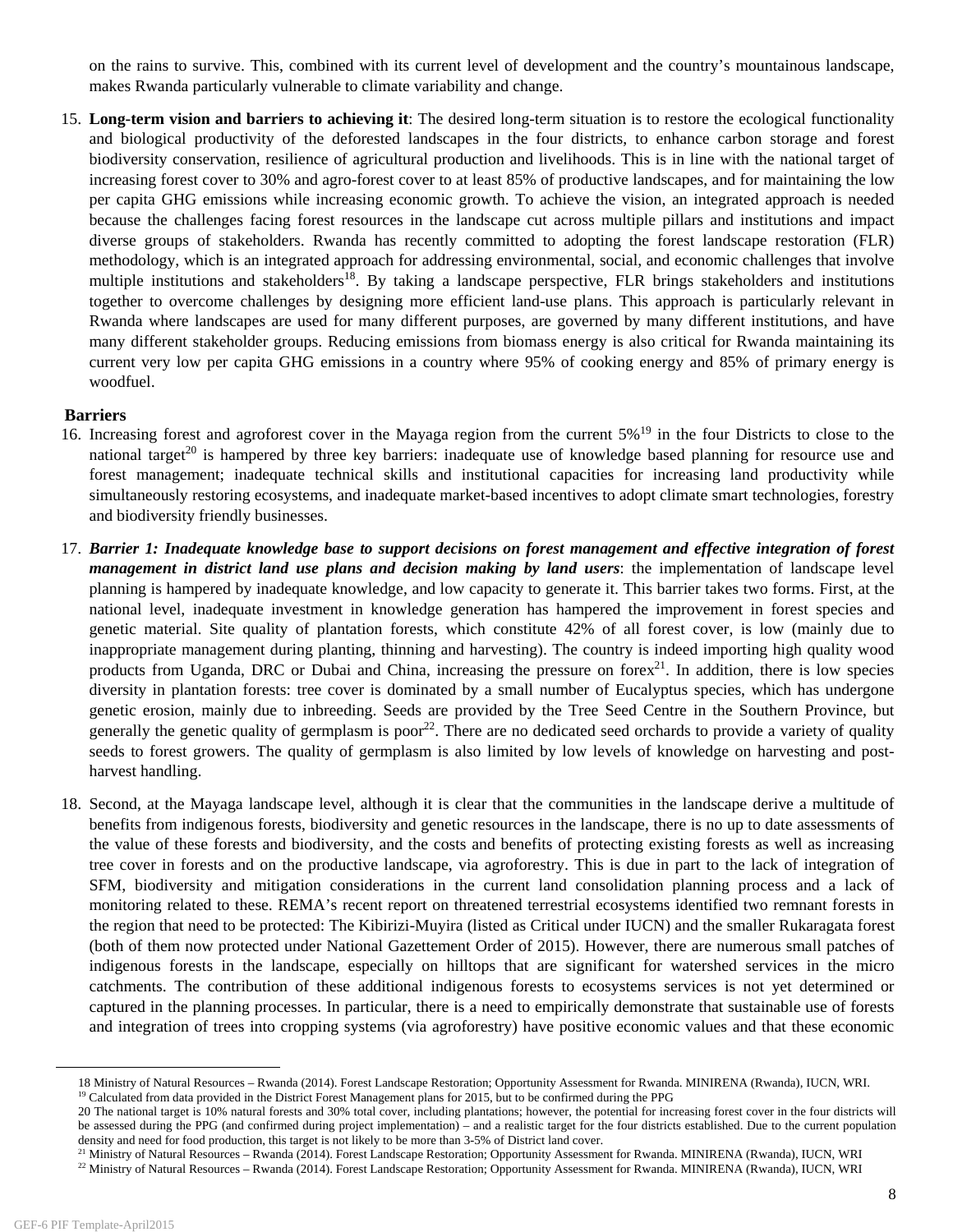values are higher than the value of alternative resource uses which threaten forests. This is necessary to raise the profile of forests and the mainstreaming of considerations for forest conservation/expansion in the land consolidation process and plans.

- 19. *Barrier 2: Inadequate capacity/skills for adoption of climate smart agriculture, forestry and biodiversity friendly practices at many levels*: Although the Four Districts have relatively fertile soils and adequate rainfall, land productivity has declined in the recent past due to land and ecosystems fragmentation, compounded by changing and unreliable weather patterns. Ecosystem fragmentation in particular has led to loss of ecosystems services to agriculture and led to accelerated soil erosion, floods, droughts, etc., and increased vulnerability of livelihoods to the negative effects of climate change. Although there are land and ecosystems management solutions to these challenges, adoption in the four Districts is hampered by inadequate application of climate smart agricultural practices (including sustainable land management techniques), driven by low levels of skills of farmers, and compounded by weak extension service that does not deliver an updated extension package to the land users. Due to the high population density and high reliance on agriculture in Rwanda, increasing productivity of the land has to be achieved in tandem with restoration of the ecosystems to sustain the flow of goods and services required to increase resilience and reduce vulnerability of natural resources and livelihoods from effects of climate change. This is critical if the region is to increase forest cover despite the high population density. Yet there is inadequate systematic updated information on best climate smart agricultural practices; the links between research and extension service are weak and research findings remain largely un-disseminated. As a result, there is inadequate multi-sectoral research on land and water management in general and soil and water conservation in particular. Consequently, current land and resource management options are mostly generic in nature with limited area specificity.
- 20. Tree planting is limited by inadequate knowledge on propagation, nursery and tree husbandry, uncertain markets and low prices. Often seeds of well-adapted species of trees are not available to farmers, NGOs or other organizations that promote tree planting. As a result, there is ineffective use of soil and water conservation measures to increase productivity of land, needed to curb conversion of forests and natural woodlands into additional agricultural lands. Watersheds are degraded and water harvesting is inadequately practiced. This is critical because the rainfall that infiltrates and remains in the soil (also called green water) is the largest fresh water resource and the basis of rain-fed agriculture. With climate change threatening harsher droughts and water scarcity, water will become increasingly critical to any vision of sustained agricultural production. Currently, much of the rainwater is being converted to "brown water" – running off the surface and transporting soil and nutrients into Lake Victoria. In addition, productivity of plantation forest is currently low. More than 50% of forest plantations are at the end of their productive life<sup>23</sup>. Due to short rotations, stumps are exhausted and in the last three decades, the annual wood increment dropped from  $20m^3$  to  $8m^3$  per hectare<sup>24</sup>.
- 21. The low capacity of the extension service and technical agencies introduces a sub-barrier inadequate coordination across sectors and poor enforcement of regulations relating to natural resources management. Although Rwanda has introduced performance based management at the district level, the master plans, there are difficulties with coordination across agencies. As the landscape approach to forest restoration is relatively new, there is no shared common vision and framework for restoration among stakeholders (e.g. Forests promotes woodlots and Agriculture promotes traditional methods of intensification). In addition, there are inconsistencies between policies and strategies of various Ministries, especially related to agroforestry; responsibilities and mandates often overlap; planning is often not coordinated, sometimes leading to areas being overcommitted to multiple land uses. For successful forest restoration in the four districts, a stronger coordination mechanism is required. This sub-barrier is exacerbated by inadequacies of the policy environment. Despite the high commitment and leadership from government on restoration, afforestation and agroforestry, these commitments are not coded in law.

## *Barrier 3: Inadequate incentives for adopting energy efficient technologies to reduce pressure on the forests and maintain low per capita GHG emissions without compromising household energy and economic development*

22. Achieving the target 30% forest cover and 85% agroforestry cover on productive landscapes will be difficult without i) reducing the amount of biomass consumed to provide domestic and commercial energy; ii) increasing the number of households accessing energy efficient cooking and lighting technologies; and, iii) increasing opportunities for viable, sustainable forest-based income generating activities – which increase household incomes and affordability of energy smart technologies.

 <sup>23</sup> Ministry of Natural Resources – Rwanda (2014). Forest Landscape Restoration; Opportunity Assessment for Rwanda. MINIRENA (Rwanda), IUCN, WRI

<sup>24</sup> Ministry of Natural Resources – Rwanda (2014). Forest Landscape Restoration; Opportunity Assessment for Rwanda. MINIRENA (Rwanda), IUCN, WRI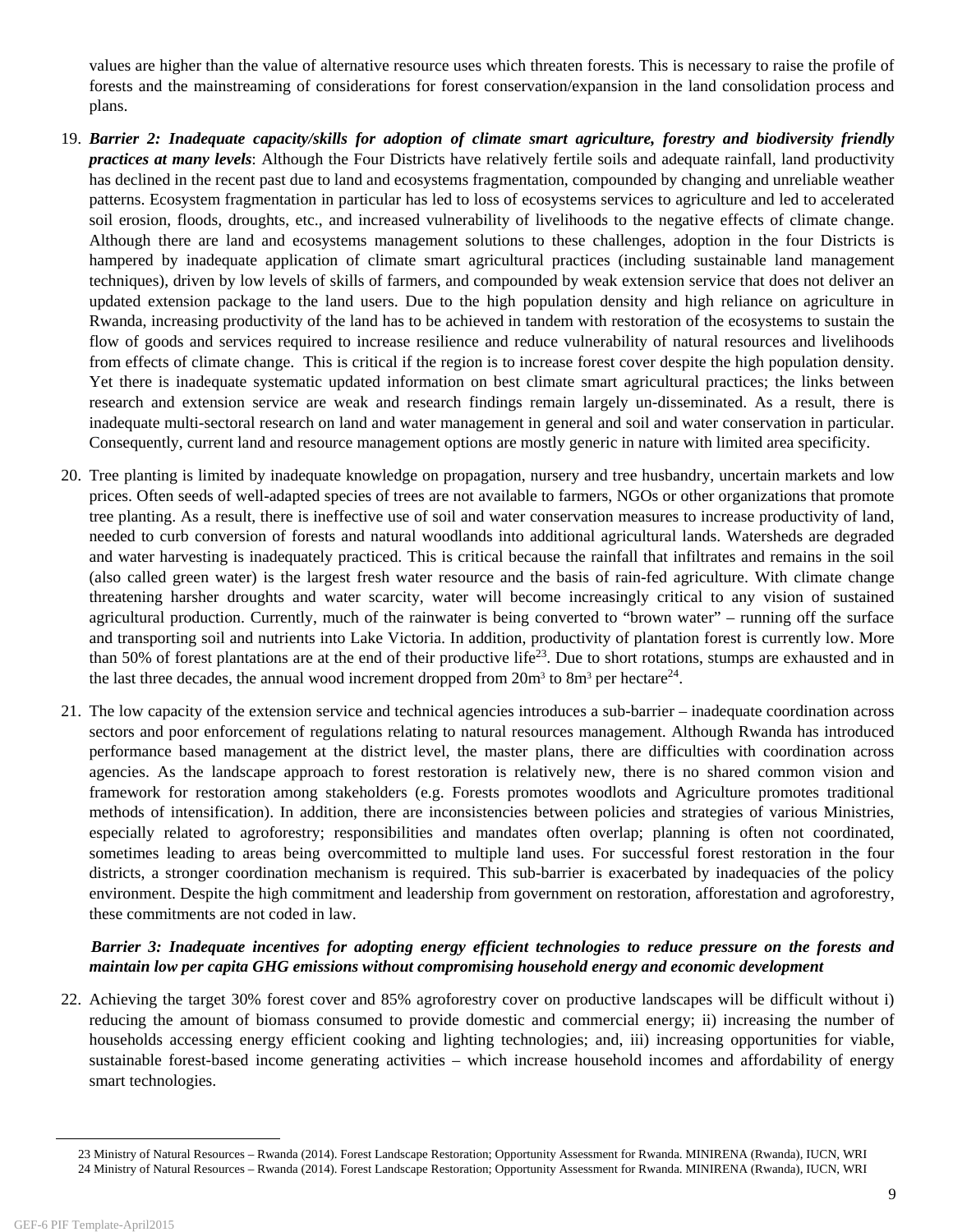- 23. While the government has implemented considerable measures to disrupt the relationship between charcoal consumption and deforestation from the 10% of its natural forests, the National Energy Strategy (2014-2018) recognizes that Rwandan households will not eliminate the use of traditional biomass fuels in the short run. Indeed, the Energy Policy estimated a 21% shortfall in annual woodfuel supply from  $2009^{25}$ . Demand for biomass energy is projected to grow with increased urbanization. This is because charcoal, which takes more wood to produce, is preferred in urban areas, and precedes transition to other forms of fuels for the majority of households. The objective of the Biomass energy sub-sector policy is therefore to promote environmentally sustainable use of biomass fuels, thereby mitigating negative environmental, social and health impacts. The subsector policy aims to increase the efficiency of harvesting and consumption through cleaner cooking and lighting technologies, which can increase household access to energy while maintaining low per capita GHG emissions, rendering biomass energy a sustainable solution. This can also provide employment in the rural areas. The energy policy targets to have 80% of all households in Rwanda using cleaner cooking technologies by 2018. In line with this, it targets to increase access to improved cooking stoves by up to 50% of all rural households, to distribute 3,500 domestic biogas digesters and 15 institutional biogas digesters annually, and to increase average charcoal yields by 30% from a 2009 baseline.
- 24. Achieving the above targets within the Mayaga region, which has less forest cover than the rest of the country, is however hampered by limited economically competitive, culturally acceptable alternatives. This is because biomass energy remains the most affordable option to most households, relative to the alternatives which are either less convenient (such as agricultural residues) or much more expensive (such as electricity and LPG, which is currently heavily taxed). There is no clear alternative that provides the same service for a similar price. Due to high levels of poverty, many households simply cannot afford cleaner alternatives at the current comparative prices. In addition, changing predominant cooking fuel use is a behavior adjustment that is deeply culturally conditioned. To be successful, campaigns for alternatives require to be accompanied by behavioural change or social marketing campaigns.
- 25. While the country has progressive charcoal regulations and licensing regime for tree harvesting and replacement, they are not well known or understood by the majority of households in the Mayaga region, affecting compliance. While the charcoal production and supply chain provides important rural employment and income opportunities, there are no formalized supply chain management or functional charcoal producer cooperatives/ associations in the region; this is a missed opportunity for local economic development. Indeed a 2009 Biomass Energy Assessment found that biomass is big business in the national economy, raising \$120-150 million per year, constituting 5% of GDP with 50% of market value remaining in rural areas<sup>26</sup>. However, there is very limited participation by the four Districts in this market (baseline to be established at PPG). In addition, sustainable charcoal<sup>27</sup> can reduce the amount of wood being used to produce charcoal, especially when combined with a program of expanding adoption of high-efficient cook stoves. However, the existing charcoal value chain in Rwanda is weak. Currently, it is predominantly an informal private sector driven system. There is inadequate capacity to formalize it or to increase the number of formal private sector enterprises (companies and cooperatives) within the value chain. In addition to cutting emissions, such a formal and better organized value chain would result in fairer payments for charcoal producers and increased tax revenues.
- 26. The barriers above are exacerbated by low levels of private sector participation in the energy sector in the rural areas, hampering the widespread upscaling of demonstrated alternatives. Indeed, the Government and its development partners have piloted several initiatives that promote alternatives which improve livelihoods while simultaneously promoting ecosystem restoration and reducing emissions. These include introduction of green technologies (biogas, solar lights and cookers) in the Imidugudus (under land consolidation); the National Domestic Biogas Programme (NDBP); and widespread promotion of plantation forestry. The uptake of these and similar, proven initiatives in the four Districts targeted by this project is limited, hampered by inadequate incentives for a vigorous private sector participation in the local level economic development. Uptake of agroforestry-based businesses for example is hampered by a lack of proven economic case for the forest landscape restoration interventions, made worse by low levels of awareness of the benefits of restoration by business. General poverty and lack of access to credits makes the situation worse. Many smallholder

<sup>&</sup>lt;sup>25</sup> National Energy Sector Strategic Plan (2008-2020) – Government of Rwanda  $^{26}$  Rwanda Biomass Energy Strategy, GoR, 2009

<sup>&</sup>lt;sup>27</sup> Sustainable charcoal– refers to charcoal that has been produced from sustainably managed woodlots, woodlands or forests combined with improved processing and utilization techniques, where the conversion along the charcoaling chain is as efficient as the current levels of technology allow (ESD, 2007). The sustainable charcoal concept aims at minimizing material and energy losses at all stages of the charcoaling chain. In this case, wood obtained from sustainably produced biomass resource is harvested using efficient ways ensuring minimum waste is generated. The wood is then converted into charcoal using improved and efficient kilns after which proper handling is ensured during packaging, storage and transportation to minimize waste. The generated charcoal is consumed using improved cook stoves such as the Kenya Ceramic Jiko (KCJ), and finally, the charcoal dust is used as fertilizer. Sustainable charcoal can earn carbon credits under the CDM (and voluntary markets). Measurement of emissions mitigated through sustainable charcoal can be done in accordance with the CDM approved baseline and monitoring methodology AM0041 -"Mitigation of Methane Emissions in the Wood Carbonization Activity for Charcoal Production" – UNFCCC CDM EB.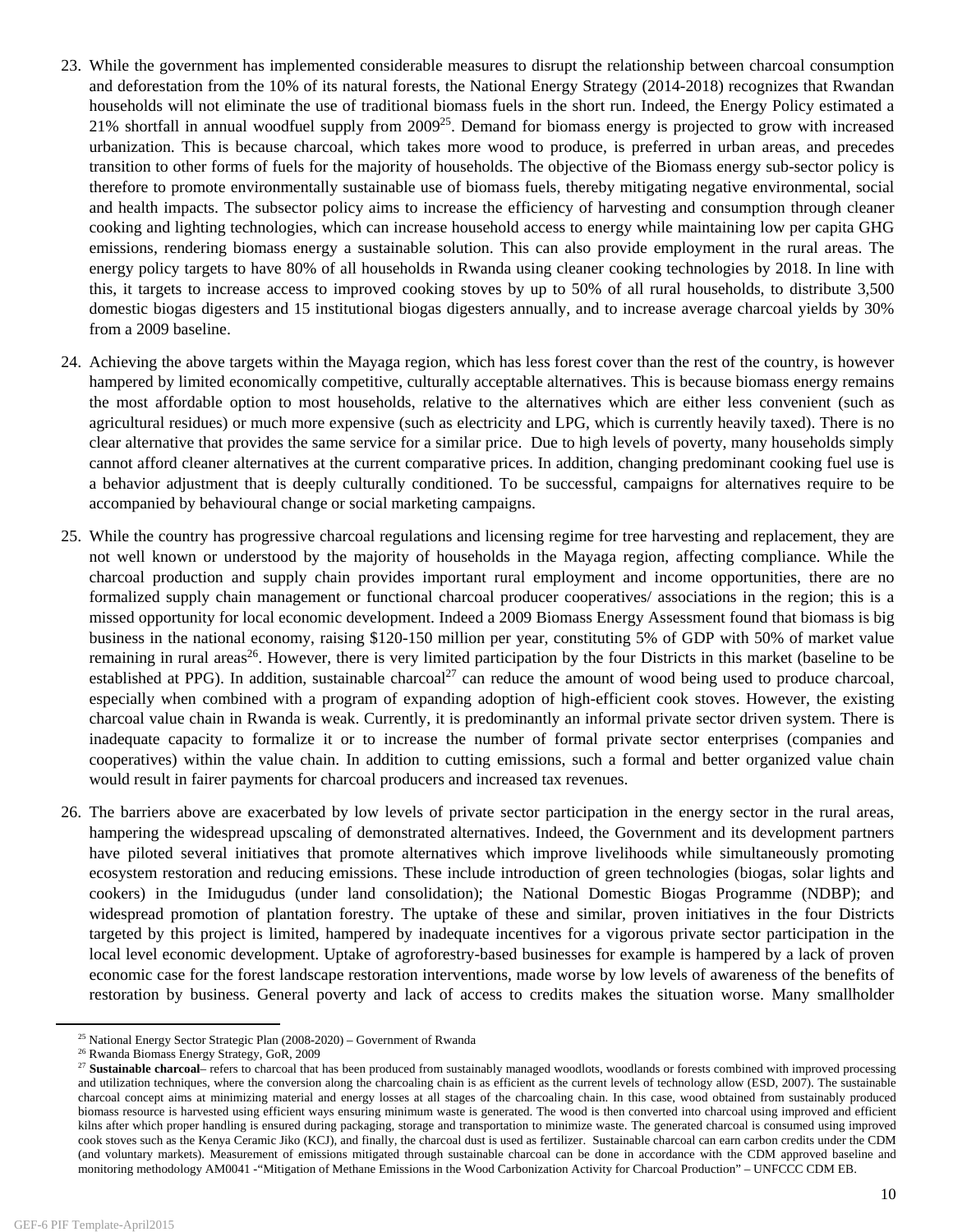farmers are poor and have limited access to appropriate loans, grants and/or incentives. There is a need for innovative financing mechanisms to help build the capacity of cooperatives, NGOs and private sector companies to take up restoration friendly businesses, and to mainstream climate friendly technologies and energy efficient production and consumption processes, e.g. sustainable charcoal.

# *1.2 Baseline programs:*

- 27. The proposed project builds on a large baseline investment (at national and regional level) of US\$ 95 million, of which US\$ 25,950,000 serves as co-finance. The baseline programs are described below.
- 28. **Government investments in Vision 2020 US\$ 40 million** for the Mayaga region (2013-2018): Rwanda's Vision 2020 document provides an outline of how the country plans to address its environmental, social, and economic challenges and become a middle-income country by 2020<sup>28</sup>. Vision 2020 is based on six pillars designed to overcome barriers to growth: good governance and a capable state; human resource development and a knowledge based-economy; a private sector-led economy; infrastructure development; productive and market oriented agriculture; and regional and international economic integration. Implementation of the Vision is outlined in mid-term strategies – Economic Development and Poverty Reduction Strategy (EDPRS I &  $II^{29}$ ). EDPRS II (2013-2018) highlights forestry as a main concern in recognition of its prime contribution to the GDP. The government has set the following targets in relation to the forestry sector: i) increasing forest cover from 28% to 30% by 2018 (including plantations); ii) sustainable management of forest biodiversity and natural ecosystems through protection and maintenance of 10% of the existing cover by Natural Forests and Savannah forests; iii) increasing jobs in the sector from 0.3% to 0.5% by 2017; iv) reducing biomass use from 86.3 % to 50% by 202030; v) 75% of charcoal to be made using improved kilns by 2017.
- 29. **The National Energy Sector Strategic Plan (2008-2020) US\$ 5 million:** implementation of the EDPRS is supported by the National Energy strategic plan, which aims to: i) to reduce fuel wood consumption from 94% to 50% - via wide spread adoption of biogas in residential homes and public institutions (schools, hospitals, prisons etc.); ii, to ensure that 52% of households have electricity from off-grid sources (solar or mini-hydro) systems by 2017/2018. The country has also developed (and submitted to UNFCCC) a Nationally Appropriate Mitigation Action (NAMA), which reinforces the objective set by the Sustainable Energy for All (SE4ALL) calling for renewables to contribute 80% of the share of all cooking fuels in Rwanda by 2030; and, to reduce GHG emissions by approximately 5,500,000 tCO2e in the same period (from reduced deforestation).
- 30. **Land consolidation and Imidugudu roll out program 2013-2020:** The Ministry of Local government will invest over US\$ 30 million during the project period, in the roll out of the land consolidation program. The land consolidation program aims to overcome the problem of land fragmentation, allowing farmers to consolidate their small plots for commercial farming, without losing their rights to the land. Under the program, the government facilitates farmers in an area to identify a commercial crop that can be grown by a majority of farmers, and to recruit enough farmers to join the scheme so as to reach a threshold of production that would justify the installation of an agro-processing plant. Land consolidation is accompanied by the development of green villages, which are equipped with climate friendly technologies such as communal biogas plants, solar lighting, communal cattle sheds, etc. The farmers are organized into cooperatives to facilitate delivery of extension service on the selected commercial crops and to access marketing. It is expected that the private sector will pick up and advance green businesses to support creation of jobs and advance the growth of the green economy. The long-term plan is to introduce agro-processing centers in each area, for example the new cassava processing plant in a cassava specializing area in Nyanza.
- 31. **The Bonn Challenge 2011 to 2020 and the IUCN/German Government project on Piloting Multiple-Benefit Investment Packages through forest/landscape restoration and REDD+ in Rwanda for scaling up in Africa– US\$ 5 million:** In 2011, Rwanda made an ambitious pledge to the Bonn Challenge to restore 2 million hectares of forest and agricultural land. This is part of the commitment made by the Global Partnership on Forest Landscape Restoration "The Bonn Challenge" to restore 150 million hectares of deforested and degraded land in the world by 2020. Rwanda intends to use this exercise to improve ecosystem quality and resilience, providing new opportunities for rural livelihoods, and securing adequate water and energy supplies, as part of the low carbon economic development. Rwanda's pledge represents a significant commitment to both its people and environment; and recognizes the value of the goods and

 $\overline{a}$ 

<sup>28</sup> Republic of Rwanda Ministry of Lands, Environment, Forestry, Water and Mines. (2003). *National Environmental Policy 2003*. Kigali: Ministry of Lands, Environment, Forestry, Water and Mines.

<sup>&</sup>lt;sup>29</sup> GOVERNMENT OF RWANDA (2013). Economic development and poverty reduction strategy 2013 – 2018. Shaping our future. Kigali

<sup>30</sup> MINIRENA (2013). Five year strategic plan for the environment and natural resources sector - 2014 – 2018. Kigali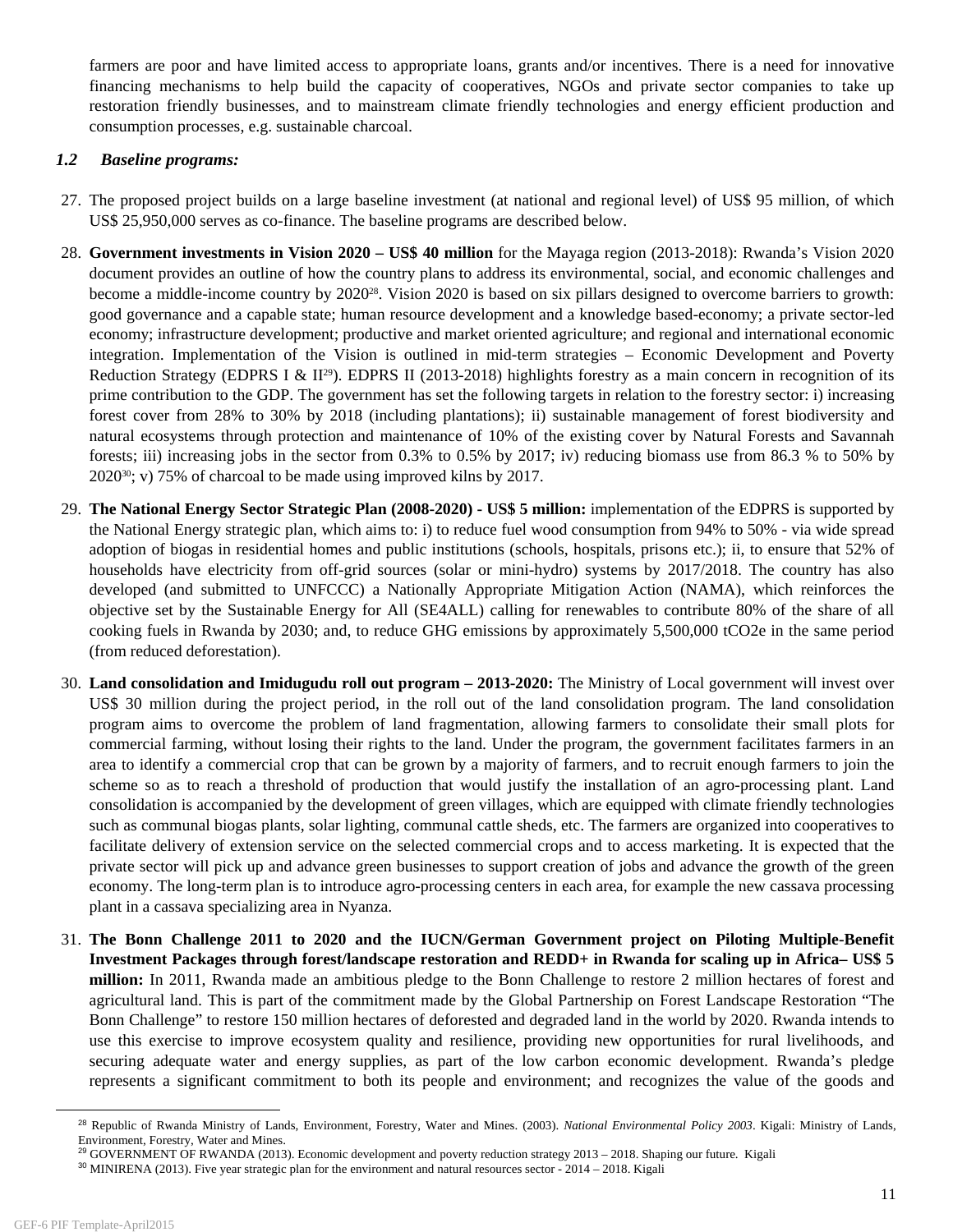services provided by landscapes and a platform for the country to achieve many of the goals outlined in EDPRS 2 and Vision 2020. With support from IUCN and WRI (World Resources Institute) the Department of Forestry and Nature Conservation conducted a countrywide assessment and identified restoration opportunities, including a cost and benefit analysis of restoration of degraded forested landscapes. Following the launch of the Restoration Opportunity Assessment and Mapping Report (ROAM) in December 2015, IUCN with financial support from the Government of Germany is implementing a 3 million Euro project to implement the findings in two pilot landscapes in Gatsibo and Gicumbi districts. The project aims to promote the restoration of a mosaic of forest landscapes and enhance carbon stocks in Rwanda as well as deepen commitments to FLR across Eastern Africa. It aims to stimulate increased public and private investment in FLR at community, district, national and regional levels. The planned measures will support enabling conditions through policy and programatic frameworks, the establishment of a Public-Private Partnership (PPP), and pilot restoration of carbon intensive landscapes in two districts. The measures will also stimulate market demand for restoration products and increase structured investment mechanisms that target small and large investors. The project will support a number of multiplying effects that will benefit the whole country. It will further elaborate and pilot FLR interventions and support the improvement in tree seed supply, a fundamental building block of FLR.

- 32. **Environment and Climate Change Fund (FONERWA) US\$ 10 million:** FONERWA was established in 2012 as a national basket fund through which climate change finance is channeled, programmed, disbursed and monitored. The Fund is organized around four thematic windows: conservation and sustainable management of natural resources; renewable energy, R&D and technology transfer and implementation; environment and climate change mainstreaming; and environmental impact assessment monitoring and enforcement. The fund is being dispersed (initially) through a project application process, from line ministries, government agencies, districts, civil society organizations (CSOs) and the private sector. It is expected that the fund will disburse loans and grants of up to US\$ 10 million to businesses and government agencies during the life of the project.
- 33. **United Nations Development Assistance Plan (UNDAP) 2013-2018: US\$ 5 million:** The United Nations will invest upwards of US\$ 34,878,977 between 2013 and 2018, in the implementation of Outcome 3 of Results Area 1: *Rwanda has in place improved systems for: Sustainable management of the environment, Natural Resources and Renewable energy resources, energy access and security, for environmental and climate change resilience, in line with Rio+20 recommendations for sustainable development.* It is estimated that about US\$ 5 million of this investment will support energy and environment programs in the Mayaga region.

# *1.3 The proposed alternative scenario, GEF focal area strategies, with a brief description of expected outcomes and components of the project*

34. The project will engineer a shift from the 'business as usual' scenario of insufficient consideration of biodiversity conservation, sustainable land management practices or ecosystem-based mitigation that would maximise multiple global environmental benefits, to a scenario of green growth that realizes development, at the same time, securing forests and biodiversity areas and advancing towards a green economy based on sustainable use of natural capital. The project will do this by providing knowledge systems, incentives, skills and capacities for the adoption of a landscape approach to reverse the loss of ecosystem services within degraded forest landscapes. Building on the baseline programs described in section 2, it will promote climate smart agriculture (including SLM and agroforestry), rehabilitation of degraded forests and establishment of forests and biodiversity conservation friendly businesses, including sustainable charcoal supply chain and green technologies in the Green Villages. The project will enhance carbon protection via participatory forest management (PFM) of 354 ha of natural forests and afforestation of 1,000 ha with native tree species and will also establish a total of 10,000 ha of plantation forests that will not replace any natural forests; it will also put  $160,000^{31}$  ha under improved climate smart agriculture (including agroforestry based cropping regimes), to increase food productivity without undermining the mitigation efforts. It will further put 30,000 hectares of existing plantations and woodlots under improved management (improving species diversity and productivity). This will deliver a triple win of food security, climate change mitigation, and resiliency of agricultural systems. All of the above will be supported by a knowledge management system that will provide the cost benefit analysis of ecosystem degradation, to be used in advocacy and landscape level planning. Finally, it will introduce incentives for the private sector to support the adoption of green technologies in a sustainable manner and ensure that the economic case for forestry and agroforestry based business is well defined and understood, and that there are better opportunities for private sector, better access to credit for farmers and improved access to better

<sup>&</sup>lt;sup>31</sup> 40,000 ha under possible land consolidation, for cash crops regimes that integrate forestry and agroforestry; 78,646ha under agforestry and climate smart agriculture, but not under land consolidation program; 30,000 under existing plantation forests, 1,000 ha to be reforested with natural forests and the 354 ha of Kibirizi-Muyira and Karama forests. All these figures will be reconfirmed during PPG.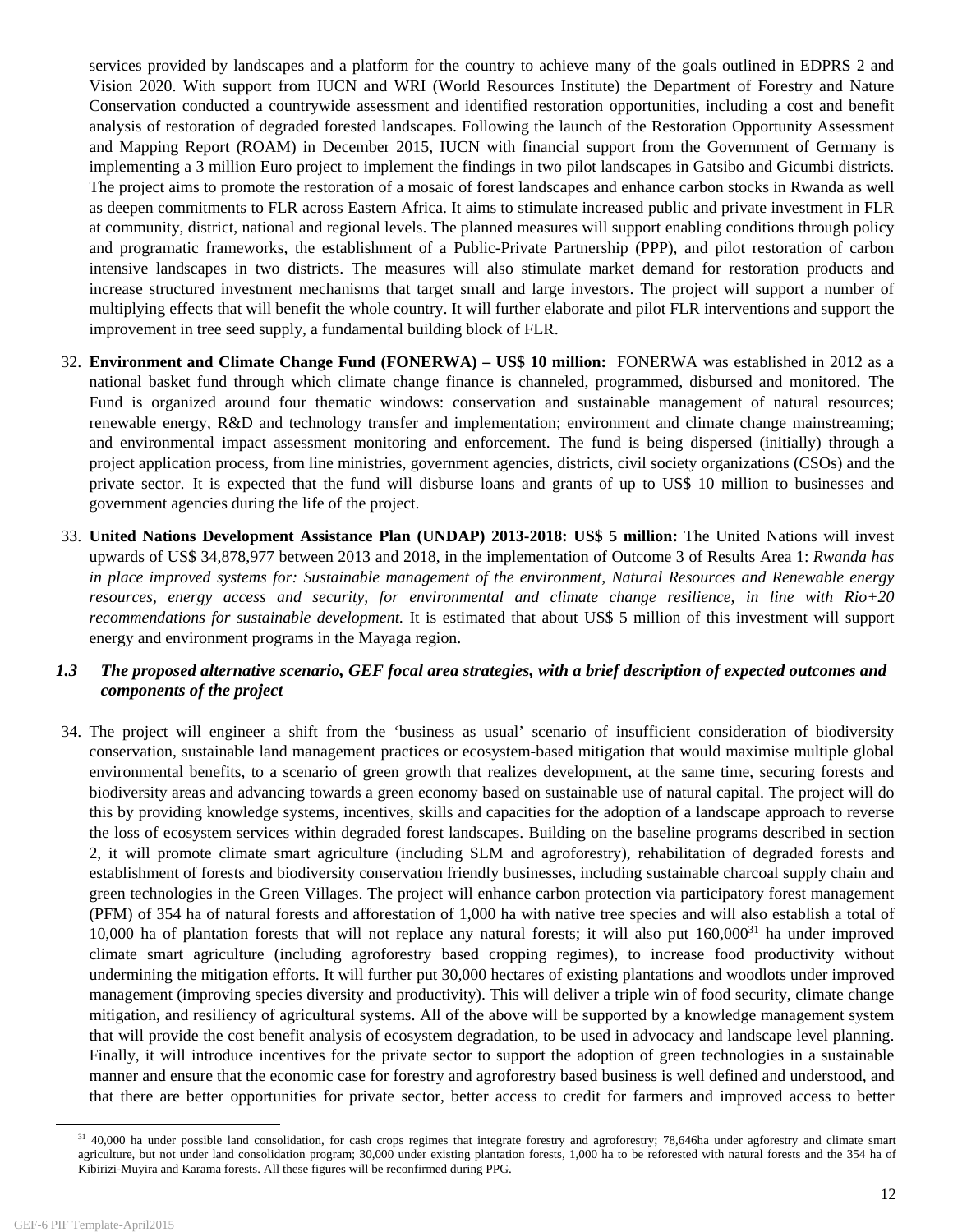markets for tree products. This will include supporting formulation and implementation of a NAMA focused on sustainable charcoal – whose implementation will lead to significant additional  $CO<sub>2</sub>$  emission reductions by 2030.

- 35. The objective of the project is "To secure biodiversity and carbon benefits while simultaneously strengthening the resilience of livelihoods, through forest landscape restoration and upscaling clean technologies in selected Districts of Southern Province". This will be achieved through three components, each with several outcomes and outputs, described in the sections below. The project will work with central and local governments, civil society and academia. In line with the government policy and VUP<sup>32</sup> program, public works will be performed by community members who will receive money for work. Both women and men, including the youth will be targeted, with careful consideration of their experience, strategic needs and priorities for livelihood support systems and economic advance
- 36. **Component 1: Decision support tools Forest management and decision-making on land use supported by decision support tools at all levels.** This component will provide knowledge to support landscape level planning processes and in particular refinement of opportunities and areas for forest landscape restoration; in particular landscape plans that integrate forest rehabilitation in the land consolidation plans, in support of local economic development that promotes rehabilitation/ forest restoration. The planning will be informed by cost benefit analysis and best practices. It will also provide knowledge to improve genetic material, species composition and productivity of the current forest plantation. The component will be implemented via one outcome (outcome 1 - Forest management and decision-making on land use supported by decision support tools at all levels (covering over 160,000 ha in four Districts) with the following outputs: i) 4 land consolidation plans that integrate forest rehabilitation ecosystems restoration and resilient food production: the plans will identify areas of forest protection, areas suitable for afforestation and areas for increasing tree based food production via agroforestry. Planning will be informed by cost benefit analysis of deforestation in the four districts and assessments of potential areas for forest restoration opportunities; and, a vulnerability assessment to be undertaken during the inception period; ii) Biodiversity and SFM monitoring programs implemented: A monitoring plan will be designed and implemented to monitor carbon stocks, biodiversity and livelihoods. Lessons from the project will be collated and shared widely, to support upscaling of the initiative in other sectors of the four target districts and the rest of the country. Learning and coordination will be supported by a landscape level multi-stakeholder learning and knowledge generation platform and a Landscape Restoration Implementation Task Force (coordinated closely with that established by the World Bank under a GEF-5 Restoration project in a different part of the country). This will provide an opportunity to engage the wider stakeholder group in planning, adaptive management and learning processes, and thus ensure coordination among the various existing and proposed activities for an area.
- 37. **Component 2: Forest landscape restoration plans implemented within the context of land consolidation plans.** Building on the Forest Landscape Restoration and Land Consolidation under Imidugudu programs, the project will provide skills and capacity required for implementing the plans formulated under outcome 1 of component 1; to increase tree cover, ecosystem and resilience of livelihoods. Since broad-scale landscape restoration requires the combination of mixed land uses in a landscape, the project will support synergies between reforestation efforts, local community livelihood opportunities, and the protection of existing forests as well as restoration of degraded forests and ecosystem services. Building on the traditional knowledge and management practices, local communities will be empowered to develop and implement a range of options that increase and maintain agricultural productivity, enhance resilience of agriculture, address drivers of carbon depletion within the forests and on farmlands and implement alternative livelihood activities that reduce pressure on natural resources. The project will also implement interventions to prevent erosion on the many steeply-sloped ridges and hillsides and to protect rivers and wetlands from the erosion by creating buffer zones of natural forest around water bodies.
- 38. Part of capacity building for the extension service will focus on strengthening coordination between sectors at the District level, to improve service delivery and enforcement of environmental regulations at the local level. Potential activities include integrating project activities in the joint work plans of the extension service and other District sectors and joint implementation. Others will include enforcement of regulations regarding cultivation of sensitive sites such as ridge tops with steep (20-55%) and very steep sloping land (>55%), riparian zones and wetland buffer zones and margins. Other activities will include reviewing district level Participatory Forest Management policies and legal provisions, and making recommendations for strengthening them in support of community forest management. The component will be implemented through two outcomes (project outcomes 2 and 3), described below:

 <sup>32</sup> Vision 2020 Umurenge Program (public work for money, a sort of money transfer scheme)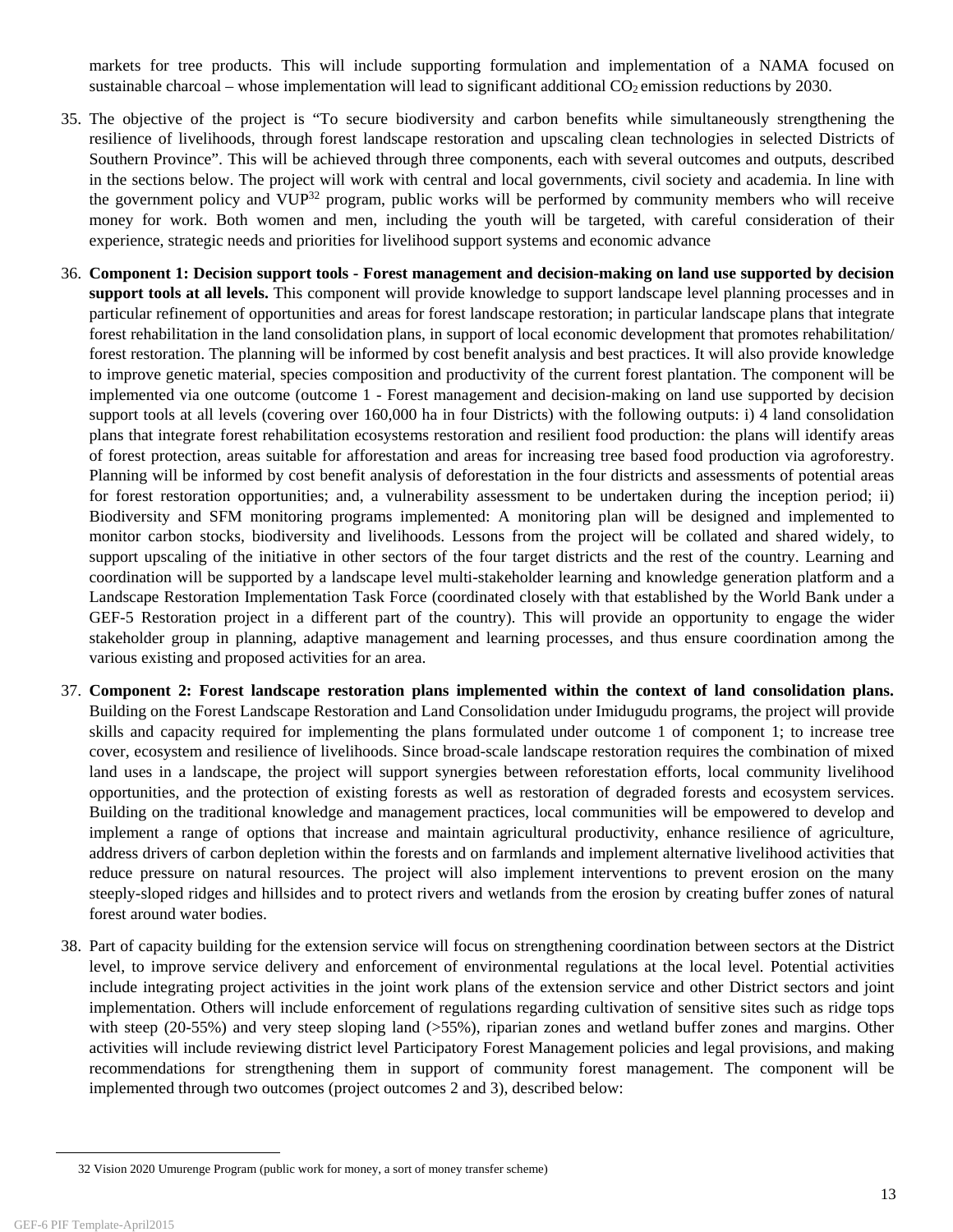- 39. Outcome 2: Forest restoration and carbon protection leading to enhancement of carbon stocks by  $5,500,000$  t CO<sub>2</sub> over 20 years. This will be achieved through several outputs: i) Participatory forest management of the current 354 ha of Kibirizi-Muyira and Rukaragata natural forests and rehabilitation of over 1,000 ha of public forests scattered over the landscape in the four Districts. The project will facilitate the formation of a Community Forest Association (CFA), which will be supported by the government to rehabilitate and manage the natural forests. This will include establishing the boundaries, revising the forest assessment to establish levels of degradation, design and start the implementation of the restoration programs. The restoration program will include planting a buffer zone around the natural forest and zonation of areas that can be utilized for non-timber forest products (NTFPs). It will also include establishing rules and regulations for managing the forest and empowering the CFA to partner with the government to secure enforcement. It will also include clearing of invasive alien species that currently threaten both natural and planted forests. In line with GEF guidelines, the project will prioritize restoration efforts that utilize natural processes as far as possible, including natural regeneration, assisted natural regeneration, and planting of indigenous tree species: ii) establishment of 10,000 hectares of new plantation forests (co-finance). These will be made up of fast growing species that will not replace any part of the natural forests. These plantation forests are needed in the Rwanda context to reduce pressure on the natural forests by increasing the sustainable supply of wood fuels. The project will therefore support tree planting and increase the productivity of private small-holder tree farms. This outcome will be implemented in conjunction with component 1 to ensure that best practices inform individual farmers to improve species composition and productivity of the plantations. The third output entails iii) Productivity and species diversity of the plantation increased: best practices will be applied to improve the management of the current (and to be established) plantation to restore productivity to the recommended  $20m<sup>3</sup>$  per hectare (up from an average of 8m<sup>3</sup>). This will include applying best practices to improve species composition and the genetic material in the arboretum.
- 40. Outcome 3: Increasing resilience of agriculture and livelihoods: Under this outcome, the project will provide the skills and capacitate the extension service to support climate smart agriculture technologies that increase land productivity while simultaneously restoring the functionality of the agro-ecosystems. This will include the following outputs: i) At least four land consolidation plans integrating forest landscape restoration (covering at least 40,000 ha) implemented – where farmers are supported to adopt climate smart production techniques; and, preferably, growing tree based cash crops such as coffee, cassava, etc. (to be identified during PPG), ii) farmers in areas that do not qualify for land consolidation supported to adopt sustainable land management practices, particularly agro-forestry based production systems that will increase food production in over 78,646 hectares. Identifying and implementing alternative livelihood support systems that reduce pressure on the natural resources (including growing crops for markets, improving supply chains and value addition for livestock products, and testing index-based insurance schemes). The project will provide training to farmers and the technical officers to support implementation of the outputs. Extension service will be complimented by the introduction of Farmer Field School concept where the farmers learn from applied-research mode of implementation, which enhances farmer-led learning, in particular learning from each other. Emphasis will be placed on practices that restore watersheds, increases tree cover on land, improves productivity of the key crops, protects river banks and enhances resilience to climate change.
- 41. Potential activities include identifying capacity gaps, designing and delivering training and other capacity enhancement programs; establishing tree nurseries and planting trees on farms and in designated areas for afforestation and reforestation, protecting areas where natural regeneration is deemed most appropriate; identifying most appropriate means of protecting river banks and implementing them, designing and implementing index-based crop insurance schemes, identifying and implementing new and/or alternative livelihood support activities, etc.
- 42. **Component 3: Incentives for adopting energy efficient technologies reduce pressure on forest resources while simultaneously securing household access to energy and reducing emissions**. This component will be implemented via one outcome - project outcome 4: Uptake of energy efficient technologies reduces woodfuel demand by 30%33, contributing to mitigation and improvement in local economic development. Under this outcome, the project will refine market incentives for private sector-led upscaling of green technologies in the Green villages, uptake of forestry and agroforestry based business, uptake of sustainable charcoal and adoption of efficient cooking stoves amongst public institutions and homesteads. The component will be implemented via three outputs: i) increasing the number of households accessing energy efficient cooking and lighting technologies via the private sector. Under this output, the project will work with FONERWA and the financial institutions in the Four Districts to identify current barriers to private sector uptake of the supply of green technologies as businesses (such as energy efficient cookstoves, solar lamps, biogas).

 $33$  There are modern energy efficient stoves in the market that reduce woodfuel use by up to  $60\%$  -- so an estimate of  $30-40\%$  is well within target.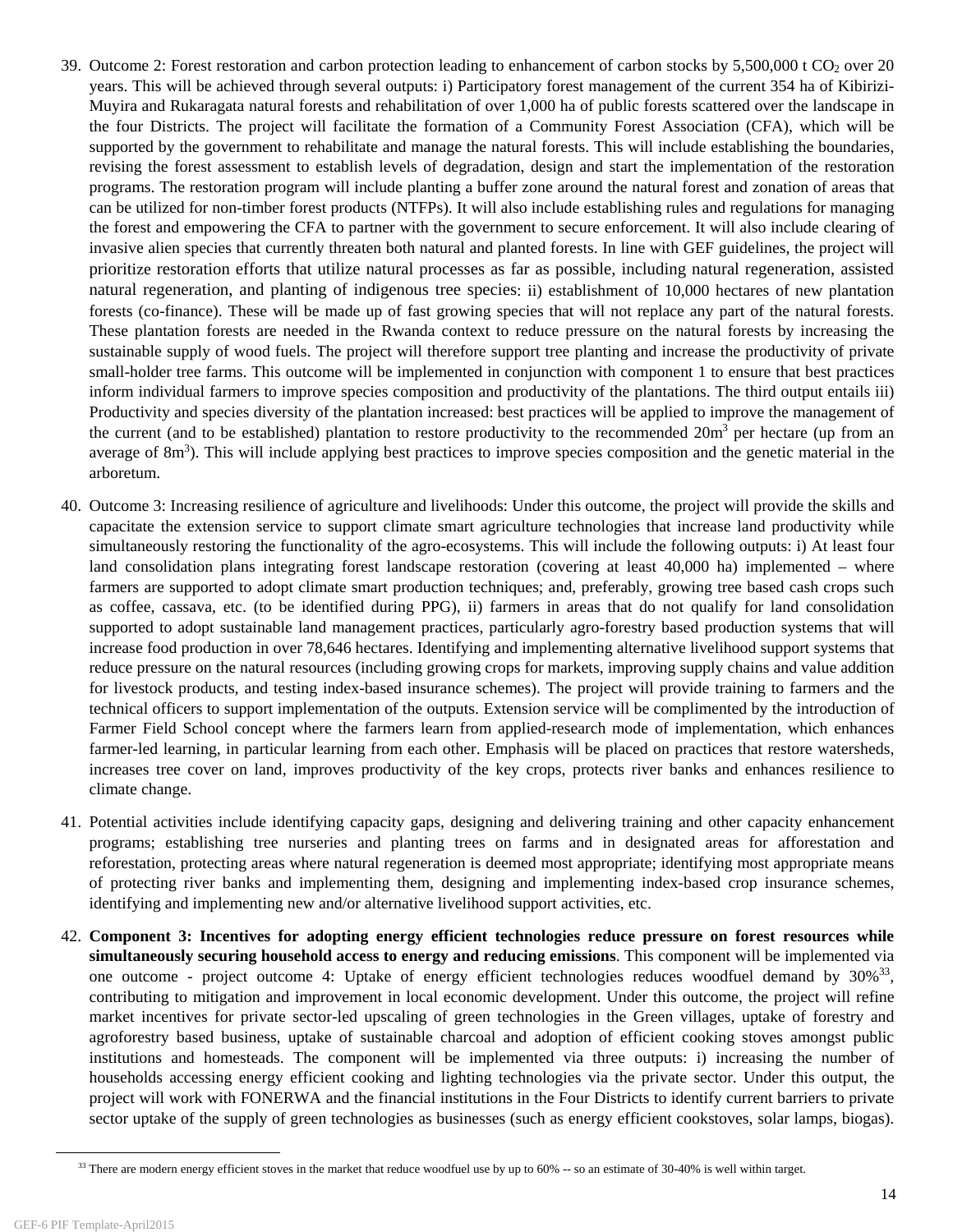It will then involve all relevant stakeholders in identifying a system to overcome these barriers, and to pilot the system in four villages – one per District (specific villages selected at PPG). The system is likely to include a combination of measures such as subsidies from government, loans and/or grants from FONERWA to cooperatives and individual traders, via local banks and electronic money management systems, etc. The green technologies include communal biogas and solar lamps and cookers in the homesteads, green villages and public institutions. The output will also design and implement a communications/campaign strategy to: i) increase awareness of the charcoal/forestry/tree regulations; ii) influence change in behavior, to make it more likely for the replacement of traditional technologies by clean ones. It is anticipated that implementation of the system in the four villages will increase access to clean technologies by at least 10% in the project area and reduce the demand for firewood by at least 30% per household (the percentage of reduced demand, along with the avoided emissions will be confirmed at PPG).

- 43. The second output will focus on improving the uptake of sustainable charcoal processes in the country (targeting national level) and the four districts. The project will support the development a Nationally Appropriate Mitigation Action (NAMA) on sustainable charcoal, focused on the policy and institutional framework, practices and standards for improving charcoal production, transportation, retail and consumption. The NAMA will increase the number of formal private sector enterprises (companies and cooperatives) within the value chain, and provide a policy and institutional enabling environment for increased private sector participation in the industry. It will complement and strengthen on-going and proposed activities related to improved forest management (e.g., under REDD+ program) and distribution of efficient cook stoves (existing CDM PoAs and cook stove programs). Potential activities include institutional framework and policy assessment, stakeholder consultation, review of current and projected charcoal production and consumption (building on similar assessments), formulation of the NAMA, implementation planning, financial structuring, and MRV system design and management. It is projected that the implementation of the NAMA activities during 2016 – 2030 will result in direct estimated net GHG emission reductions of approximately 5,500,000 tCO2e based on carbon sequestration potential from avoided deforestation.
- 44. The third output will focus on identifying viable and sustainable NTFP-based businesses, and supporting their establishment. This will increase opportunities for sustainable forest-based income generating activities to increase household incomes and reduce vulnerabilities. Private sector investment in the producer-end of agroforestry will require identification of investments that provide an attractive return profile. Building on the business case analysis made by the Forestry and Nature Conservation/Rwanda Natural Resources Authority (RNRA), IUCN and WRI (2014)<sup>34</sup>, the districts need to find business ideas that overcome the perception that tree-based production takes too long to pay back. Early ideas include i) formation of charcoal producer associations and empowering them to engage in sustainable charcoal production (including training and access to higher efficiency kilns); ii) bundling agro-systems with different return profiles such as fast growing value-added crops with tree crops, in combinations such as bananas, shade coffee; iii) intercropping avocados; essential oils – Geranium, Patchouli; food crops that can grow in and around trees – tree tomatoes, cassava, taro, chilies, and passion fruit, and honey production. In addition to getting the business case, the project will facilitate smallholder farmers to access financing, either as loans, grants and/or incentives. Cooperatives are common in the four Districts, and are likely to be an innovative vehicle for linking communities to financial institutions. A clear implementation mechanism for business ideas will be identified during the PPG in order to facilitate access of individuals and cooperatives to loans for specific business ideas.
- 45. All three outputs will be supported by training of potential entrepreneurs on business development and management (including financial management, processing and packaging, marketing, etc). Partnerships across value-chains will be facilitated and supported.

# *1.4 Incremental and expected contributions from the baseline, the GEFTF and co-financing;*

46. **Under the baseline scenario**, ecosystem services in the globally significant Albertine Rift part of Rwanda and associated agro-ecosystems in the forested landscape of southern Province will continue to be severely threatened. Without this project, the baseline programs described in section 1.2 will not be effective in restoring the degraded forested ecosystem or in protecting the 5,500,000 tonnes of  $CO<sub>2</sub>$  over 20 years (see Annex 1 for details). In the absence of the GEF investment, implementation of the baseline is likely to proceed without adopting the knowledge-based landscape approach to ecosystem restoration, and without changing the economic development paradigm; which is currently not taking cost benefit analysis of degrading forests and their associated ecosystem services into consideration in decision making.

<sup>&</sup>lt;sup>34</sup> Ministry of Natural Resources – Rwanda (2014). *Forest Landscape Restoration: Opportunity Assessment for Rwanda*. MINIRENA (Rwanda), IUCN, WRI. viii + 51pp.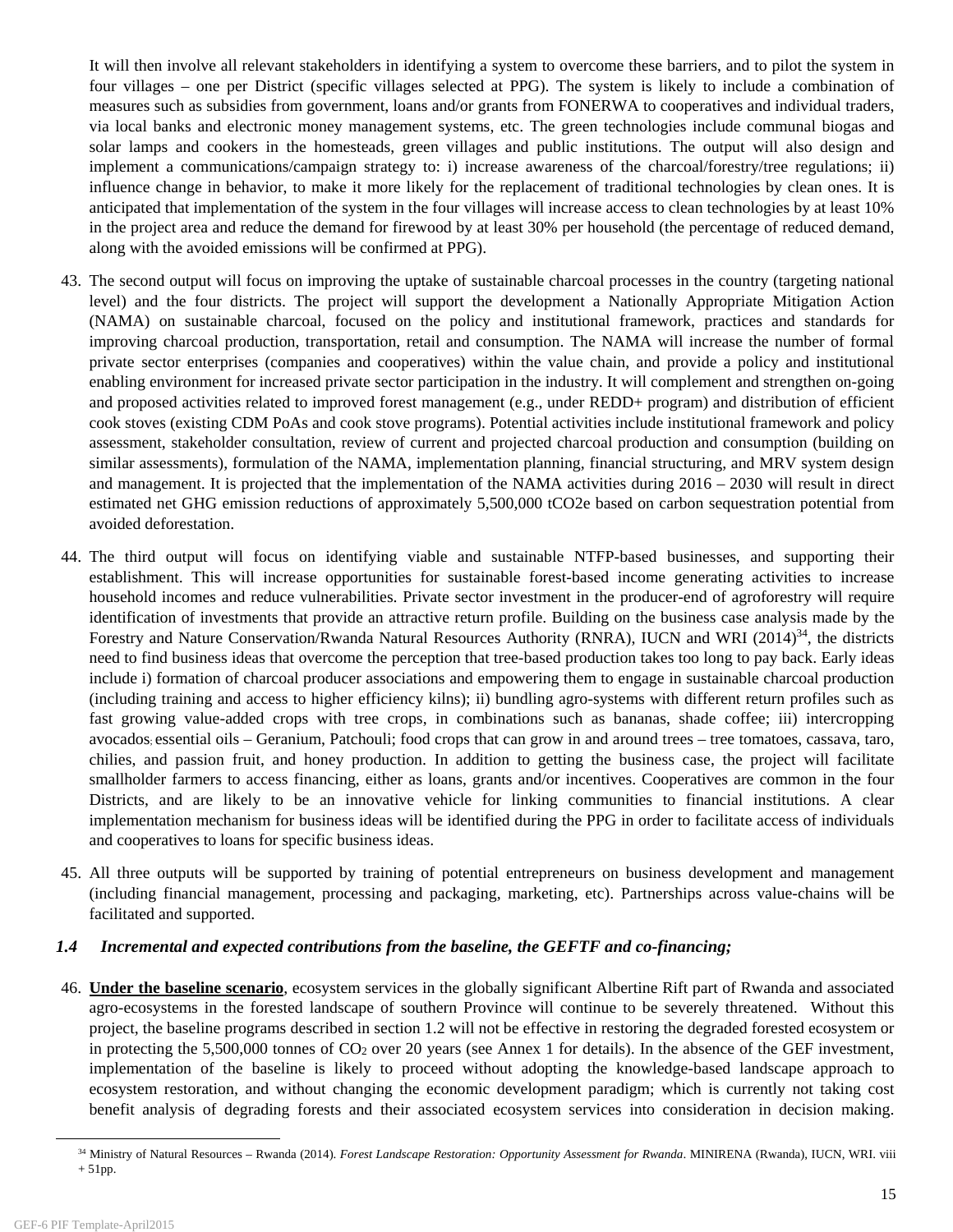Plantation forests will continue with productivity values well below normal, thereby failing to reduce pressure on the natural forests for the supply of needed wood products for a high and growing population. Farmers will not adequately adopt climate smart practices (including agroforestry and SLM), and agriculture will continue to course forest and ecosystem degradation, exposing livelihoods to negative impacts of climate change. Moreover, the private sector will not sufficiently embrace the advancement of the green economy at the District level; thus it will inadequately support the adoption of a green economy at the local level. Thus, despite the efforts of the government and its partners, the forests and biodiversity will continue to be degraded; ecosystems services will decline and millions of tons of soil will continue to flow down the water system into Lake Victoria, compounding poverty and vulnerability to climate change.

47. **With the GEF funding**, the project will engineer a shift from the 'business as usual' scenario of economic growth at the expense of natural capital, to green growth that: i) realises development while at the same time securing forests and biodiversity areas; ii) advances a green economy at the local level, based on active participation by private sector that links the communities/land users to the financial institutions. The project will do this by providing knowledge systems, incentives, skills and capacities for the adoption of a landscape approach to reverse the loss of ecosystem services within degraded forest landscapes, by promoting good practices conducive to SLM and biodiversity conservation; and, reducing pressure on the forest resources (and emissions) from rural energy demands. With the GEF and co-finance funding the GEF will deliver the incremental changes described in the table below:

| <b>Baseline</b>                   | Alternative                                           | Global environmental benefit                       |
|-----------------------------------|-------------------------------------------------------|----------------------------------------------------|
| Deforestation (at 0.5% per year)  | Forests put under Participatory Forest Management,    | Improved ecosystem                                 |
| and forest degradation of the     | a Community Forest Association formed,                | functionality; avoided emissions                   |
| Kibirizi-Muyira and Rukaragata    | empowered to partner with GoR to restore the forest   | of 844 t $CO2$ ha <sup>-1</sup> yr <sup>-1</sup> ; |
| <b>Natural Forests</b>            | and secure its management                             |                                                    |
| Continued land fragmentation      | Land consolidation that accommodates restoration      | Restoration of forest landscape;                   |
| due to traditional agriculture on | of forests on hilltops and other areas lead to 1,000  | improved ecosystem                                 |
| the 160,000 ha, with continued    | ha of afforestation (including river banks); Adoption | functionality and improved                         |
| loss of tree cover on the agro-   | of climate smart agriculture on 56,000 ha, including  | ecosystem's services; reduction                    |
| ecosystems.                       | SLM and agroforestry increases tree cover on the      | in soil erosion (that ends up in                   |
|                                   | rest of the agro-ecosystem.                           | Lake Victoria and the Nile).                       |
| With over 84% of households       | Incentives for private sector engagement in           | Significant additional CO <sub>2</sub>             |
| depending on wood for fuel, high  | advancing the uptake of energy efficient and green    | emissions mitigated as a result of                 |
| demand on forests for wood,       | technologies (improved stoves, solar, biogas) reduce  | NAMA implementation between                        |
| including unsustainably produced  | wood consumption by at least 30%; NAMA on             | $2016 - 2030$ ; Measurable                         |
| charcoal drives further           | sustainable charcoal increases percentage of          | decrease in demand of wood                         |
| deforestation                     | charcoal made sustainably by at least 20% country-    | resources leading to reduced                       |
|                                   | wide; forest-based businesses increase tree cover on  | deforestation, improved soil                       |
|                                   | farms and value of forests to the local economies     | conditions, waterway conditions                    |
|                                   |                                                       | from decreased runoff, and forest                  |
|                                   |                                                       | health; decreased air pollution as                 |
|                                   |                                                       | improved kilns can significantly                   |
|                                   |                                                       | reduce air pollution from the                      |
|                                   |                                                       | carbonization process.                             |

# *1.5 Innovation, sustainability and potential for scaling up*

48. Rwanda's National Forest Policy has been recognized as one of the world's most innovative, receiving the Future Policy Award in 2011. The policy aims to make the forestry sector one of the bedrocks of the economy and for sustainable development. This UNDP-GEF project will help implement that policy in the Mayaga region, where forest cover is only 5% and there are significant threats to the forests and their biodiversity and carbon stocks. The project is testing the innovative approach to increasing tree cover in a landscape where land holding per household is less than half a hectare (the population of Southern Province is 1.3 million against a surface area of 263,360 ha, giving a per capita land holding of 0.2 ha). The project introduces forest landscape restoration to protect important remnant forests and numerous forest patches in an area where pressure from economic development is immense, threatening an important habitat for the Albertine Rift biodiversity. Notably, the project will promote the integration of biodiversity conservation, sustainable land management practices and ecosystem-based mitigation in the planning process and involve communities in forest protection and restoration through participatory forest management. The approach taken by this project will enable the country to achieve 4 important targets within the constraints of small land parcels, high population densities and high dependence on agriculture and wood-based energy: i) move closer to 30% forest cover and 85% agroforest cover. As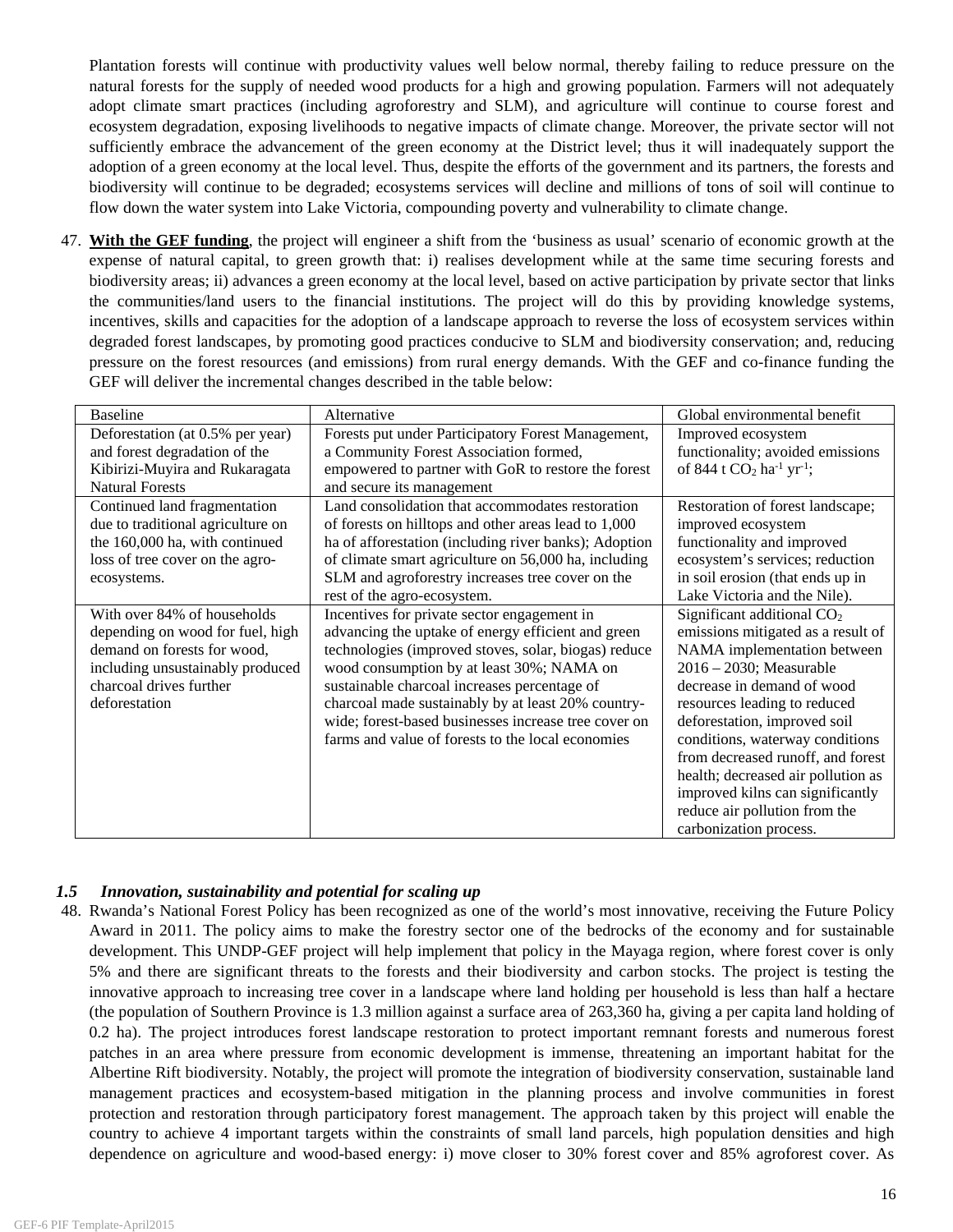explained above, forest cover was at 28.8 in 2013, and the last percentage points are harder to achieve under the Rwandan context. Baseline agroforestry cover will be established during project design; ii) maintain low per capita GHG emissions without compromising household energy access or economic growth; iii) sustainable charcoal will contribute to increasing household incomes without compromising goals for emissions reductions; iv) move towards the 2 million hectares forest landscape restoration goal. To achieve the ambitious target towards the pledge to the Bonn challenge will inevitably require an increase in tree cover on small properties; the innovation is to introduce native species in the landscape. This needs to master germination techniques for indigenous species of trees (forest and agroforestry) on small farms typical to Rwanda as well as multiplication and propagation of fast growing trees (mostly agroforestry) of indigenous species that can provide multiple benefits to the population.

49. The project has sustainability and replicability features built in its design. By going through the local government of the four districts, the project ensures sustainability and enhances the chances of upscaling in the rest of the Southern Province, through improved extension service and cross sectoral coordination. The support to the tree seed centre will produce highquality genetic stocks of native and non-native agroforestry species that will be made available to farmers throughout the country. The training of potential entrepreneurs on business development and management, along with incentivising the private sector to operate sustainable, forest-based businesses and to disseminate energy efficient technologies will contribute to the project's sustainability. The NAMA on the sustainable charcoal value chain is expected to attract international financial assistance, which could be used to scale up project results in the charcoal sector. A subsequent, follow on Green Climate Fund (GCF) program for the forestry sector could be another important means to scale up activities to other parts of the coutnry. Efforts will be made to ensure that this GEF project will generate the data and detailed analysis that would be required to put together a GCF proposal at a later stage.

# **2. Stakeholders. Will project design include the participation of relevant stakeholders from** *civil society* **and**  *indigenous people*? (yes  $\boxtimes$  /no  $\Box$ )

| Stakeholder              | Role and responsibility                                                                         |
|--------------------------|-------------------------------------------------------------------------------------------------|
| District                 | Rwanda has devolved responsibility for local development considerably, along with transfer      |
| Development              | of funds for development. The key entity driving coordination of development at the local       |
| Committees               | level is the Joint Action Development Forum (JADF). The project will utilize the JADFs as       |
| housed by the            | entry points for targeting benefits to project areas and communities. They will therefore be    |
| Ministry of Local        | involved in planning the SLM and extension part of the project.                                 |
| government at the        |                                                                                                 |
| district level           |                                                                                                 |
| REMA - Rwanda            | REMA is the Agency responsible for project coordination at national/central level: the PPG      |
| Environmental            | period will be used to identify implementation arrangements between REMA and the                |
| Management               | agencies on the ground and to establish MoU agreements spelling out roles and                   |
| Authority                | responsibilities as well as reporting arrangements between them and REMA. REMA will lead        |
|                          | the project formulation and chair the Project Board and Technical Committees and provide        |
|                          | substantive technical advice to the project.                                                    |
| Ministry of              | The Ministry of Natural Resources has been very active in advancing the agenda for forest       |
| <b>Natural Resources</b> | landscape restoration in Rwanda. In 2014, they implemented an assessment of opportunities       |
| (via the Rwanda          | for advancing landscape restoration in Rwanda, with technical assistance from IUCN and          |
| <b>Natural Resources</b> | WRI – the result of which has informed the formulation of this PIF. In addition to being        |
| Authority)               | actively involved in the project design phase, they will be part of the Project Technical       |
|                          | Committee and will provide technical advice, together with REMA.                                |
| Ministry of              | The Ministry of Agriculture is part of the JADF; however, the Ministry is responsible for       |
| Agriculture              | extension services. Most of the SLM and agroforestry activities will be implemented through     |
|                          | the Ministry's extension service. It will therefore be involved in mobilizing stakeholder       |
|                          | consultation for the project formulation.                                                       |
| NGO/CSO                  | Several local and International NGOs will be involved in both project formulation and           |
|                          | implementation. Wildlife Conservation Society (Rwanda), ICRAF, IUCN and WWF. The                |
|                          | roles and specific responsibility of each will be determined during the PPG. PPG will also be   |
|                          | used to identify other Community Based Organizations (CBOs and specific Cooperative             |
|                          | Societies) that will be necessary for the delivery of the project, especially on component 3    |
|                          | (advancing a forest product-based income generating activities). Other relevant components      |
|                          | that might be implemented via the CSO will be identified and implementation arrangements        |
|                          | negotiated. This is important to link the local communities with the project.                   |
| Private sector           | The private sector will provide the link to business. The PPG will be used to identify relevant |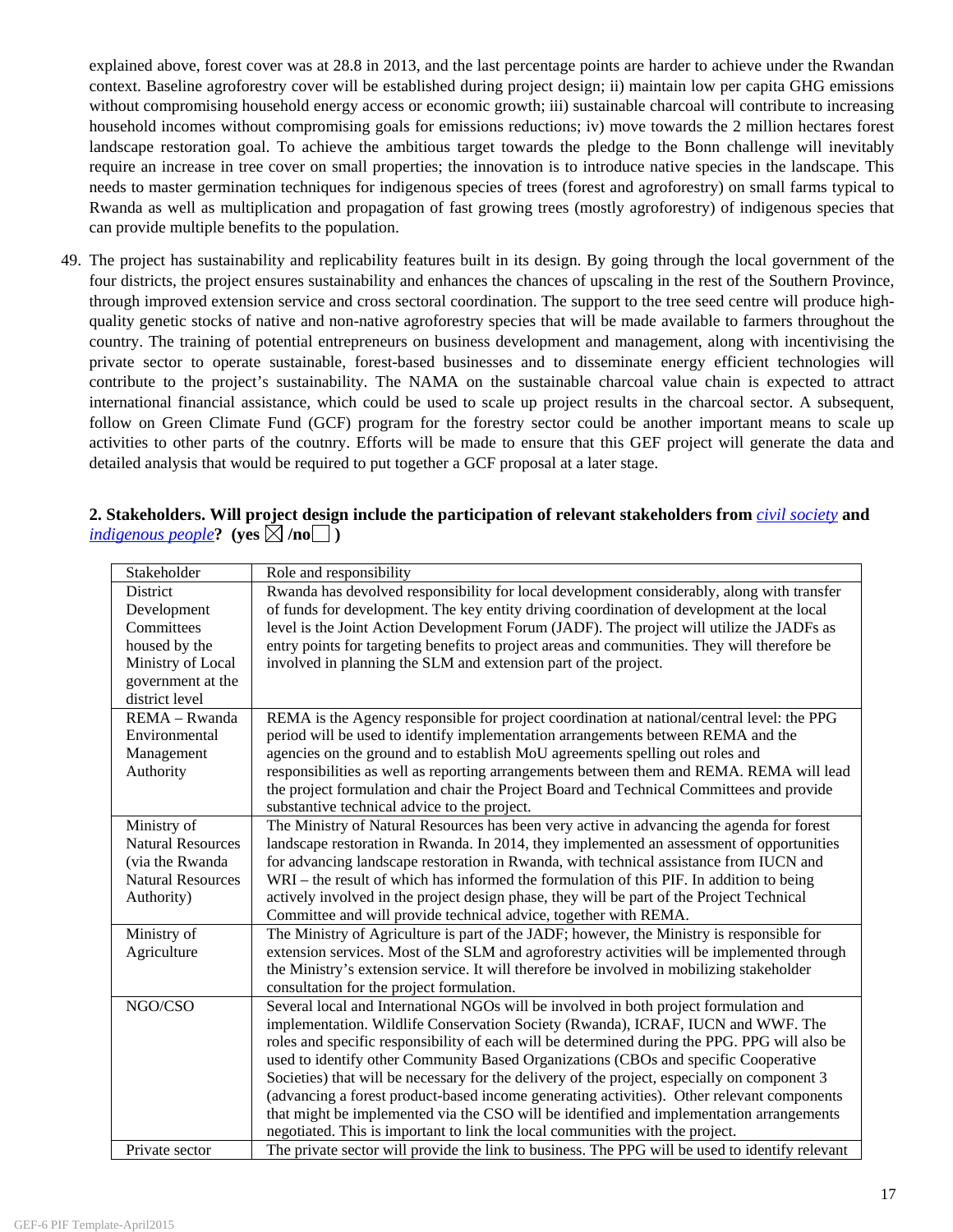|                | business and to involve them in the project planning, in particular in identifying forest based |
|----------------|-------------------------------------------------------------------------------------------------|
|                | value chains and assessing the barriers to entry in business and entrepreneurship.              |
| <b>FONERWA</b> | FONERWA is the National Environment and Climate Change Fund. It is likely that the              |
|                | business component may be co-implemented with FONERWA, which is disbursing loans and            |
|                | grants to business and government agencies to implement climate change related projects.        |
| Community      | Communities will be the most important beneficiaries of the project. They will therefore also   |
| members        | be involved in project formulation and implementation. PPG will undertake extensive             |
|                | consultations, through Imidugudu and the existing cooperatives.                                 |

# **3. Gender Considerations: Are** *gender considerations* **taken into account?** (yes  $\boxtimes$  /no ).

50. UNDP and the Government of Rwanda systematically integrate gender equality and a social inclusion perspective in programme/project planning and implementation. This is to ensure equal participation of both women and men and people from different economic and social backgrounds in project planning and decision making, in order to make certain that neither of the groups is disadvantaged by the project activities and will derive equal benefits from the project activities. In order to achieve gender mainstreaming in this project, the PPG will conduct a thorough gender and social analysis as part of the baseline survey, and ensure equal participation of men and women in consultations among the key stakeholders, including the national and local governments, local communities and others as relevant, so as to fully take into account the different perspectives, priorities and socio-economic realities that women and men face<sup>35</sup>. Project design pertaining to institutional strengthening and capacity building will ensure target trainees include all gender groups and institutional development will mainstream gender in the institutional system and decision making mechanisms. At the site level, the project will examine the conditions of local livelihoods and the main factors affecting the livelihoods of gender groups (women, men, youth) in the selected target landscapes. Gender disaggretated indicators and targets will be established where appropriate and tracked through the project monitoring plan.

# **4 Risks and proposed mitigation**

| <b>Risk</b>                                                                                                                                                                                         | Rating          | <b>Risk Mitigation Strategy</b>                                                                                                                                                                                                                                                                                                                                                                                                                                                                                                                                                  |
|-----------------------------------------------------------------------------------------------------------------------------------------------------------------------------------------------------|-----------------|----------------------------------------------------------------------------------------------------------------------------------------------------------------------------------------------------------------------------------------------------------------------------------------------------------------------------------------------------------------------------------------------------------------------------------------------------------------------------------------------------------------------------------------------------------------------------------|
| Short-term economical and<br>livelihood requirements may take<br>precedence over long term gains<br>from landscape restoration                                                                      | Medium-<br>High | The project is oriented towards meeting both short-term livelihood needs<br>(increased food production, clean energy, household incomes) and<br>securing long-term needs (ecosystem restoration, reduce vulnerability by<br>increasing resilience of agriculture and livelihoods). The project will<br>develop and establish sustainable livelihood and income generation<br>activities to contribute to meeting immediate needs, particularly of the<br>vulnerable poor.                                                                                                        |
| The currently high political<br>support at the national, district and<br>community level may wane due to<br>long planning processes (and<br>perception that GEF project<br>planning is too complex) | Medium          | Stakeholders will be involved at all stages of project planning, and will be<br>kept informed of any complexities that may arise.                                                                                                                                                                                                                                                                                                                                                                                                                                                |
| Securing private sector<br>engagement may be difficult due<br>to the low levels of economic<br>development at the local level, and<br>limited cash economy                                          | Medium          | Component 3 of the project is set up to reduce this risk by identifying a<br>model that introduces a cash economy at the local level to enable private<br>sector players to operate. The project will link communities to financial<br>institutions (through cooperatives and resource user groups), and work<br>with government to provide incentives to the private sector. Despite this,<br>there is still a slight risk that the model is not fully successful. The project<br>will monitor this carefully and use adaptive management to correct course<br>as issues arise. |
| Increase in the frequency and<br>severity of extreme weather events<br>in areas beyond those identified as<br>critical in the NAPA                                                                  | Medium-<br>Low  | The project seeks to restore the ecological integrity of the agro-ecological<br>system within the forest landscape restoration approach. This will<br>strengthen the role of ecological infrastructure in providing cost effective<br>adaptation and reducing vulnerability in the face of climate change.<br>Climate smart agriculture, restoring watersheds and adoption of agro-                                                                                                                                                                                              |

<sup>35</sup> The Initiation Plan for the PPG includes ToRs and a budget for the gender assessment: Gender analysis and strategy: Undertake a gender analysis, identifying various gender groups, examining the rules and regulations, and cultural norms that influence their interactions, especially access to, and control of natural resources; further examining how the effectiveness and efficiency of implementation of the proposed project activities are likely to be affected by these gender arrangements, and how the project implementation, results and impacts are likely to affect the gender arrangements. Use the findings to formulate a gender strategy, to guide the project to mainstream gender considerations in its implementation, to ensure that the project is inclusive, and that benefits, as well as responsibilities are adequately targeted. Examine the proposed project targets and indicators to ensure that they are gender sensitive and that monitoring data will be gender/sex disaggregated.

 $\overline{a}$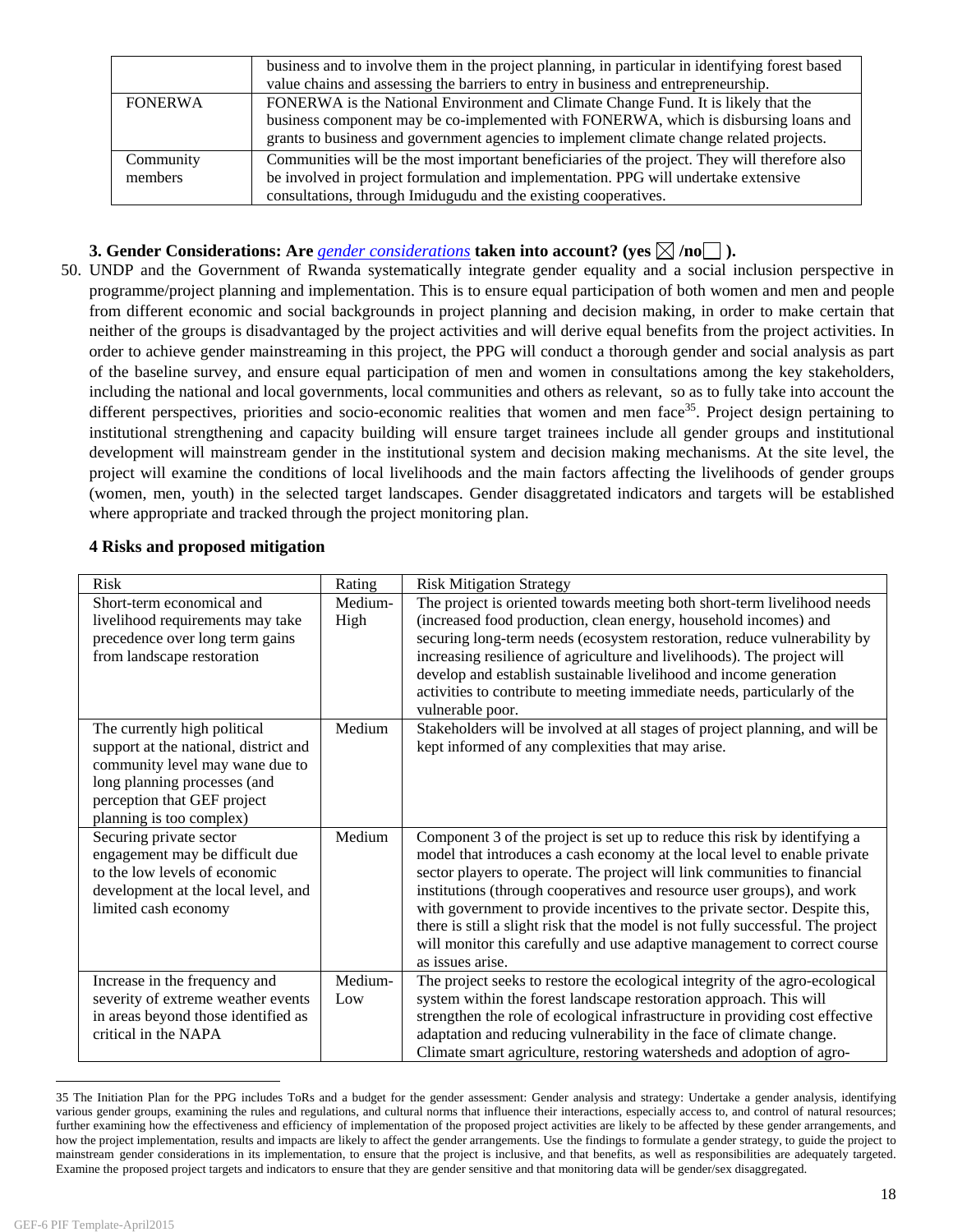|                                                                                                                                                                                                                       |        | forestry are good ways of adapting livelihoods to effects of climate                                                                                                                                                                                                              |
|-----------------------------------------------------------------------------------------------------------------------------------------------------------------------------------------------------------------------|--------|-----------------------------------------------------------------------------------------------------------------------------------------------------------------------------------------------------------------------------------------------------------------------------------|
|                                                                                                                                                                                                                       |        | change.                                                                                                                                                                                                                                                                           |
| The continued reliance of biomass<br>as a source of energy through<br>charcoal production could create a<br>perverse incentive to cut down<br>native forest or convert fertile<br>agricultural land to make space for | Medium | The land consolidation plans developed under Component 1 will be<br>designed to mitigate this risk by making sure that high conservation value<br>forest is protected and restored, and monocrop plantations are sited<br>appropriately, on already transformed or degraded land. |
| fast-growing exotics.                                                                                                                                                                                                 |        |                                                                                                                                                                                                                                                                                   |

# **5. Coordination. Outline the coordination with other relevant GEF-financed and other initiatives.**

- 51. There are many projects under implementation or being planned that have relevance, since they focus on biodiversity conservation, land and forest restoration The project will be closely linked with baseline initiatives described under Section B.1. Representatives from these initiatives (at decision-making levels) will be engaged primarily in the multistakeholder learning and knowledge generation platforms. At landscape level, this will allow for their involvement in the development and review of the Landscape Restoration and Management plans – as well as the identification of synergies between initiatives to ensure that duplication of efforts is avoided.
- 52. The proposed project will in particular be closely coordinated with two important GEF initiatives: i) World Bank led GEF-5 project on SFM in Gishwati landscape; and, ii) the GEF funded IUCN/UNEP/WWF-led The Restoration Initiative (TRI).
- 53. REMA is the implementing partner for the World Bank supported GEF-5 project on "Landscape Approach to Forest Restoration and Conservation (LAFREC)". While both projects address forest landscape restoration, they focus on different landscapes. The two initiatives are complementary as the World Bank project focuses on the Gishwati-Mukura landscape in the Western Province, while this UNDP-GEF project will work in the Southern Province. LAFREC will provide important synergies and lessons for the proposed project. It addresses the policy reform that is needed for effective landscape restoration work at scale. The proposed project will not replicate this important component, but rather will coordinate with the LAFREC on this important aspect of landscape restoration; ii) LAFREC also proposes a landscape level multi-stakeholder learning and knowledge generation platform and a Landscape Restoration Implementation Task Force, which the proposed project will collaborate closely with. All other early lessons that emerge from the World Bank initiative will be incorporated at the time of CEO endorsement. Further relations, synergies and complementarities will be explored during project formulation and reported at CEO request.
- 54. The project will also be coordinated very closely with the current GEF-financed The Restoration Initiative (TRI) which is supporting advancement towards the Bonn Initiative in Africa, Asia and Latin America. Implemented by IUCN, UNEP and WWF, the program is expected to make a significant global contribution to restoring ecosystem functioning and improving livelihoods on priority degraded and deforested landscapes, in support of the Bonn Challenge, and in response to the expressed needs of several countries. Through the GEF programmatic approach, the TRI will create synergies, provide a wider array of tools and resources to national projects, and leverage key partnerships to yield cost savings and realize greater impact than possible under a fragmented, project-by-project approach. The Program consists of national projects supported by a Global Learning, Financing, and Partnerships project to develop and disseminate best-practices and tools, catalyze investment in restoration, expand the scope of countries and actors engaged in forest and landscape restoration, and realize benefits at scale. Rwanda has been a very active participant in the Bonn Initiative; this project will benefit from and contribute to learning, tools and methods for forested landscape restoration within high density agriculture dependent economies. Specific avenues for collaboration will be established during the project formulation.
- 55. The project will also be very closely coordinated with the IUCN baseline project on "Piloting Multiple-Benefit Investment Packages through forest/landscape restoration and REDD+ in Rwanda for scaling up in Africa". This project will promote the restoration of a mosaic of forest landscapes and enhance carbon stocks in Rwanda as well as deepen commitments to FLR across Eastern Africa. In Rwanda, it will be piloted in two districts (Gicumbi and Gatsibo) which are not in the Mayaga landscape. Started in September 2015, the project aims to develop investment models at different levels to enable replication outside of project sites to stimulate community livelihood improvements and market value chains for private sector investments. The project will support scaling up in Africa through providing technical support to other countries and sharing the lessons and experiences in regional fora. The goal of the project is "Demonstrated and verified enhancement of carbon stocks and other ecosystem services delivered through landscape scale restoration in two Rwandan districts with the institutional and investment means in place to upscale nationally and promote regionally". It has four outputs all of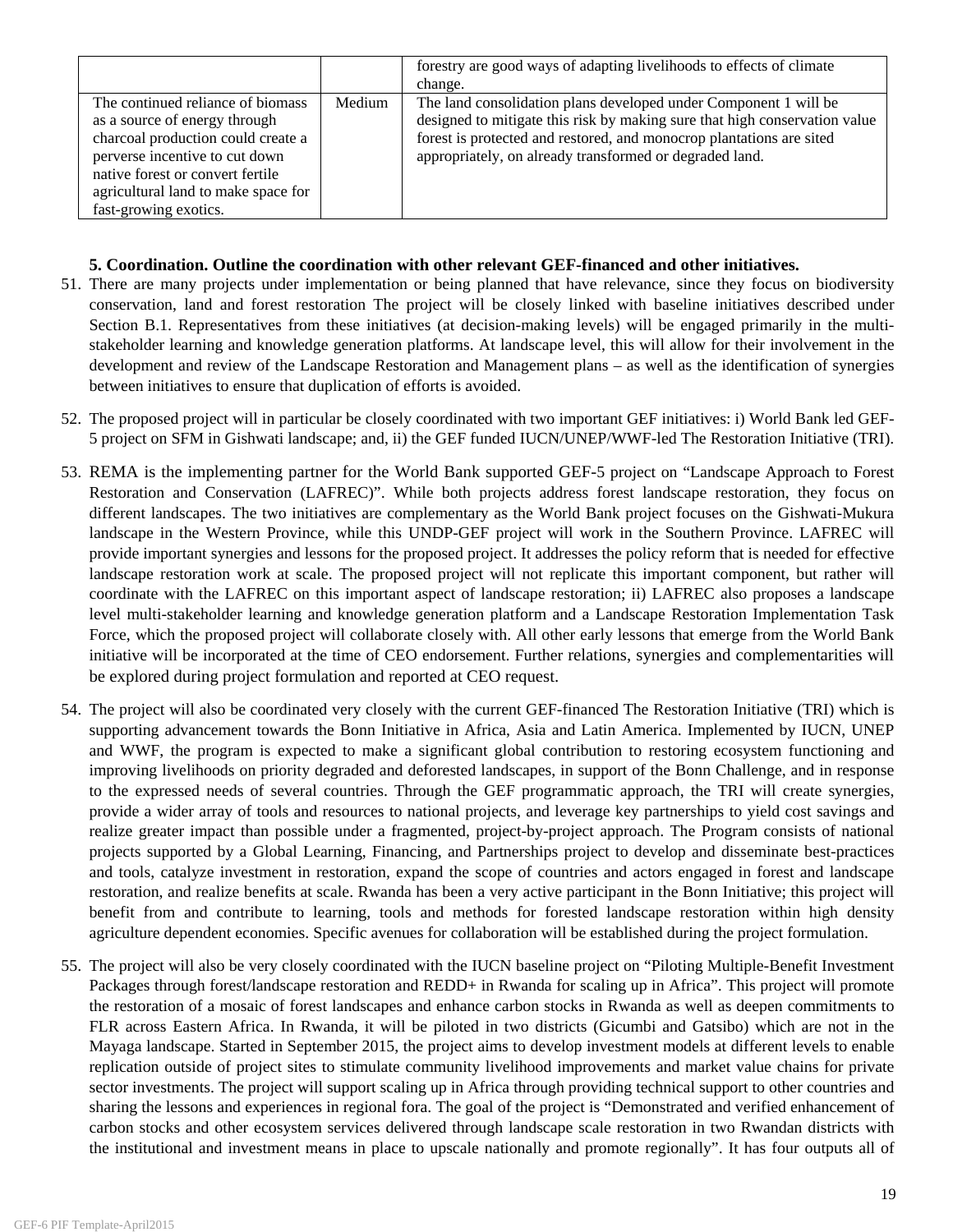which have relevance to the proposed GEF project: Output 1. National and district institutional policy and programmatic frameworks are effectively coordinated, mandated, streamlined and regularly assessed in terms of their ability to stimulate public and private investments in landscape restoration – with an emphasis on optimizing the contribution to Rwanda's Vision 2020 and its Intended Nationally Defined Contribution (INDC); Output 2. Early public-private partnership investments stimulate demonstrable and verifiable carbon intensive forest landscape restoration interventions within pilot landscapes in Gatsibo and Gicumbi districts that involve and build synergies between small-scale farmers, government and private companies; Output 3. Market, policy and regulatory conditions that stimulate and reward the delivery of, and investment in, specific goods and services from forest landscape restoration fully understood and proactively encouraged; and Output 4. Innovative and reliable financial mechanisms and incentive arrangements for FLR which can be accessed by both larger and smaller land owners are identified, tested in the pilot sites in two districts and evaluated for national upscaling. Specific avenues for collaboration will be established during the project formulation.

- 56. Lessons from all three projects will inform the implementation of the proposed GEF project and will be coordinated through the LAFREC supported national dialogue platform on FLR. Some early lessons from LAFREC include the fact that implementation is being done in the context of a complex stakeholder environment involving several agencies within government, as well as local, private sector, academic and development partner stakeholders; it will provide lessons on how better to engage and create synergies in a multi-stakeholder environment. Lessons on tree-based approaches will highlight the improved land management options available that will promote both agricultural productivity and environmental services, including soil and water conservation structures and agro-forestry techniques.
- 57. Indeed, the PIF formulation has been informed by lessons from past and current GEF projects in Rwanda. These lessons include: (i) It is crucial to also conserve biodiversity in areas outside protected areas, such as in the larger production landscapes; (ii) The commitment to inter-sectoral collaboration should be very well defined and established a priori; (iii) Project activities should be mainstreamed into existing institutions as much as possible; and (iv) Community level investments, even if small, can have a transformative effect in terms of developing new paradigms. The PPG will build on these lessons and will be closely coordinated with the following additional projects: i) LDCF Adaptation project currently being formulated by FONERWA with the AfDB as the IA; the project aims to mainstream adaptation into construction of infrastructure (including roads in the rural areas): ii) The Dutch funded rural infrastructure development, which is financing construction of rural roads in the rural areas, including the four districts targeted by the proposed project. The Dutch funded project will be followed by another phase focused on food security, which will also cover the four targeted districts. Mainstreaming forest restoration in food security programs will be critical to the achievement of forest restoration at scale, and increasing productivity of the land without compromising the forest/tree cover and emissions reduction strategies: iii) The project will learn crucial lessons, and build on results of the recently concluded project on "Reducing Vulnerability to Climate Change by Establishing Early Warning and Disaster Preparedness Systems and Support for Integrated Watershed Management in Flood Prone Areas" The project objectives were to reduce the vulnerability of communities in Gishwati forest and the associated Congo-Nile watershed area to climate change impacts. Specifically, the project prepared an early warning and disaster management plan for the Gishwati forest and the Congo-Nile watershed; (ii) produced a land use master plan for climate resilience; (iii) introduced improved land use management practices; and (iv) disseminated the lessons learned from pilot areas to the rest of the country. During PPG, the lessons generated through this project will be assessed and ways to build on them identified. In particular, lessons on land use planning for climate resilience and early warning information may become part of the project extension package.

| Instrument   | $\mathbf{u}$ $\mathbf{u}$ $\mathbf{v}$ $\mathbf{v}$ $\mathbf{v}$ $\mathbf{v}$ $\mathbf{v}$ $\mathbf{v}$ $\mathbf{v}$ $\mathbf{v}$ $\mathbf{v}$ $\mathbf{v}$ $\mathbf{v}$ $\mathbf{v}$ $\mathbf{v}$ $\mathbf{v}$ $\mathbf{v}$ $\mathbf{v}$ $\mathbf{v}$ $\mathbf{v}$ $\mathbf{v}$ $\mathbf{v}$ $\mathbf{v}$ $\mathbf{v}$ $\mathbf{$<br>Alignment of project to the instrument |
|--------------|------------------------------------------------------------------------------------------------------------------------------------------------------------------------------------------------------------------------------------------------------------------------------------------------------------------------------------------------------------------------------|
| <b>EDPRS</b> | Vision 2020 makes provisions for the implementation of adequate land and water management techniques                                                                                                                                                                                                                                                                         |
| (formerly)   | coupled with a sound biodiversity policy, in order to ensure sustainable development. The EDPRS II (2013-                                                                                                                                                                                                                                                                    |
| PRSP)        | 2018) identifies the attainment of 30% forest cover by 2020 and increasing the percentage of forest related                                                                                                                                                                                                                                                                  |
|              | jobs from 0.3% to 0.5% in the same time frame. The government is mainstreaming climate risks into the                                                                                                                                                                                                                                                                        |
|              | EDPRS and greening the District Development Plans. The National Environment Policy calls for the                                                                                                                                                                                                                                                                             |
|              | conservation and sustainable utilization of biodiversity of natural ecosystems and agro-ecosystems in                                                                                                                                                                                                                                                                        |
|              | compliance with the equitable sharing of benefits derived from biological resources.                                                                                                                                                                                                                                                                                         |
| <b>NAPA</b>  | Several project outcomes contribute directly to the NAPA priorities 1. IWRM: Integrated water resource                                                                                                                                                                                                                                                                       |
|              | management; 3. Promotion of non-agricultural activities of income generating schemes; and 6. Development                                                                                                                                                                                                                                                                     |
|              | of energy sources alternative to firewood.                                                                                                                                                                                                                                                                                                                                   |
| <b>NAP</b>   | The project contributes directly to the following NAP objectives: ii) Awareness raising and training; v)                                                                                                                                                                                                                                                                     |
|              | Afforestation and agro-forestry; vi) Development and use of alternative energy sources; ix) Community                                                                                                                                                                                                                                                                        |

|                                                                            | 6. Consistency with National Priorities. Is the project consistent with the National strategies and plans or reports |  |  |  |  |
|----------------------------------------------------------------------------|----------------------------------------------------------------------------------------------------------------------|--|--|--|--|
| and assessments under relevant conventions? (yes $\boxtimes$ /no $\Box$ ). |                                                                                                                      |  |  |  |  |
|                                                                            |                                                                                                                      |  |  |  |  |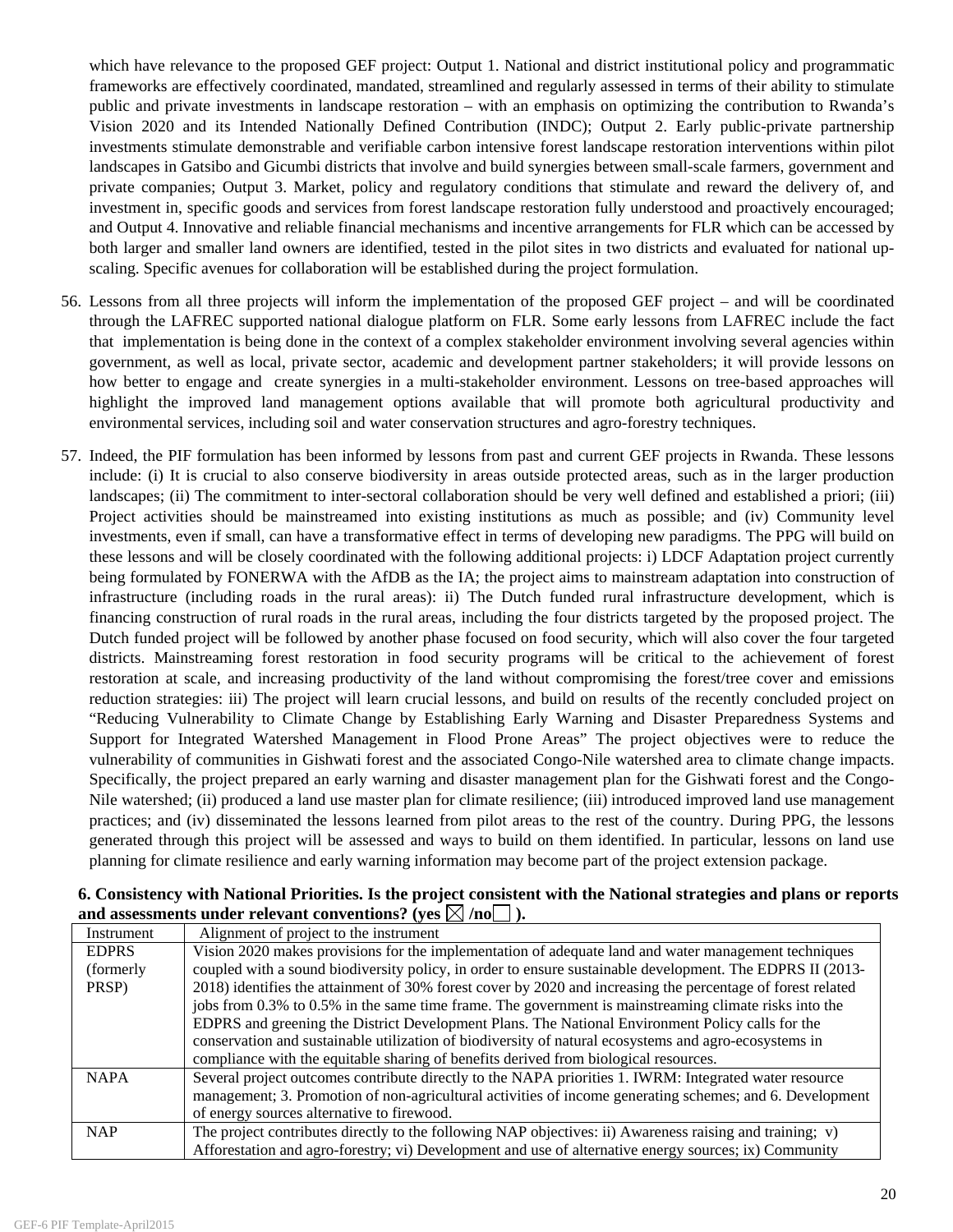|                         | initiatives and alternative livelihood systems; and viii) Marketing systems and infrastructure                 |
|-------------------------|----------------------------------------------------------------------------------------------------------------|
| <b>NBSAP</b>            | The project contributes to all 5 goals of the NBSAP and several of the Aichi targets, namely: i) to address    |
|                         | the main causes of national biodiversity loss by mainstreaming biodiversity conservation in the decision       |
|                         | making process across all governmental, private and civil society's development programs; ii) to reduce        |
|                         | anthropogenic pressures on biodiversity resources and promote their sustainable use; iii) to improve the       |
|                         | status of national biodiversity by expanding and safeguarding priority protected ecosystems and maintaining    |
|                         | biological communities in equilibrium state; iv) to ensure equitable sharing of benefits arising from the use  |
|                         | of biodiversity and ecosystem services.                                                                        |
| <b>NPFE</b>             | Rwanda undertook an NPFE for GEF 5 which identified forest restoration as an area of focus for the next        |
|                         | several GEF cycles. For this reason the country opted to not do an NPFE for GEF 6.                             |
| $G\overline{GCRS^{36}}$ | Rwanda's long term vision is to become a climate resilient economy, with strategic objectives to achieve       |
|                         | Energy Security and a Low Carbon Energy Supply that supports the development of Green Industry and             |
|                         | Services; Sustainable Land Use and Water Resource Management that result in Food Security, appropriate         |
|                         | Urban Development and preservation of Biodiversity and Ecosystem Services, as well as to ensure Social         |
|                         | Protection, Improved Health and Disaster Risk Reduction that reduces vulnerability to climate change           |
|                         | impacts. The following strategies, to be supported by the project, are included in the 6 priorities under the  |
|                         | Green Growth and Climate Resilience Strategy: i) Promotion of intensive agro-pastoral activities; ii)          |
|                         | Promotion of non-agricultural income generating activities; iii) Development of alternative sources of         |
|                         | energy to firewood                                                                                             |
| <b>SNC</b>              | The Second National Communication proposes the following mitigation and adaptation strategies for the          |
|                         | forest sector: forestation; reforestation; forest management; reduced deforestation; harvested wood product    |
|                         | management; use of forestry products for bioenergy to replace fossil fuel use; tree species improvement to     |
|                         | increase biomass productivity and carbon sequestration; and improved remote sensing technologies for the       |
|                         | study of vegetation/soil, carbon sequestration potential and the mapping of land use and land use change.      |
| <b>INDC</b>             | Rwanda's Intended Nationally Determined Contribution (INDC) includes both an adaptation contribution           |
|                         | and mitigation contribution. Mitigation Programme of Action 7, which relates to Sustainable forestry,          |
|                         | agroforestry and biomass energy, states that the country will apply a Sustainable Charcoal Value Chain to      |
|                         | reduce the demand for wood in charcoal production and downstream activities, leading to a potential net        |
|                         |                                                                                                                |
|                         | reduction in wood use of approximately 5,770,000 tonnes between $2016 - 2030$ (equivalent to 5,770,000)        |
|                         | tCO2 saved). The project will also contribute to Adaptation Programme of Action 3 on Sustainable forestry,     |
|                         | agroforestry and biomass energy. Specifically, it is aligned with and will contribute to Action 3.1 Promote    |
|                         | afforestation/reforestation of designated areas through enhanced germplasm and technical practices in          |
|                         | planting and post-planting processes. Finally, the project will contribute to mitigation Action 3.2 Promote    |
|                         | environmentally sustainable use of biomass fuels where Rwanda intends to increase the diffusion of             |
|                         | improved cook stoves and reach 100% of all households in need by 2030; and to install 35 000 domestic          |
|                         | biogas digesters and 15 institutional biogas digesters annually, and to increase average charcoal yields up to |
|                         | 50% by 2030.                                                                                                   |
| <b>BEST</b>             | The goal of Rwanda's Biomass Energy Strategy (BEST) is to ensure a more sustainable supply of biomass          |
|                         | energy (e.g. firewood and charcoal) and to promote access to modern fuels as well as to efficient biomass      |
|                         | combustion technologies for households and small enterprises.                                                  |
| Climate                 | REMA's "Guidelines to Mainstream Climate Change Adaptation and Mitigation in the Energy and                    |
| Change                  | Infrastructure Sector", produced in 2011, highlight the following potential mitigation measures for the        |
| Mainstreamin            | biomass sector: efficient conversion technologies like improved charcoal production kilns and retorts;         |
| g Guidelines            | improving biomass fuel management and utilisation practices, e.g., improved cook stoves; promoting             |
|                         | profitable tree planting for fuel wood production; and setting standards for biomass energy production and     |
|                         | sales to facilitate monitoring and enforcement of sustainable practices.                                       |
|                         |                                                                                                                |

# **7. Knowledge Management**

58. As explained in the section on coordination with other initiatives, the project has already built on extensive lessons from other related and relevant initiatives. This will be deepened during PPG. At the implementation stage, the project will use two platforms for learning and sharing knowledge: i) Project monitoring and evaluation plan, which will include a large part of learning, in line with UNDP guidelines on M&E and adaptive management. The PIR and publications will be used to disseminate lessons: ii) the landscape level multi-stakeholder learning and knowledge generation platform and a Landscape Restoration Implementation Task Force established under output 1.3 (component 1). These platforms will ensure that; a) lessons are actively generated, collated and shared widely: b) learning is supported and that the project provides an opportunity to engage the wider stakeholder group in planning, adaptive management and learning processes, and thus ensure coordination among the various existing and proposed activities for an area.

<sup>&</sup>lt;sup>36</sup> Green Growth and Climate Resilience Strategy, the National Strategy for Climate Change and Low Carbon Development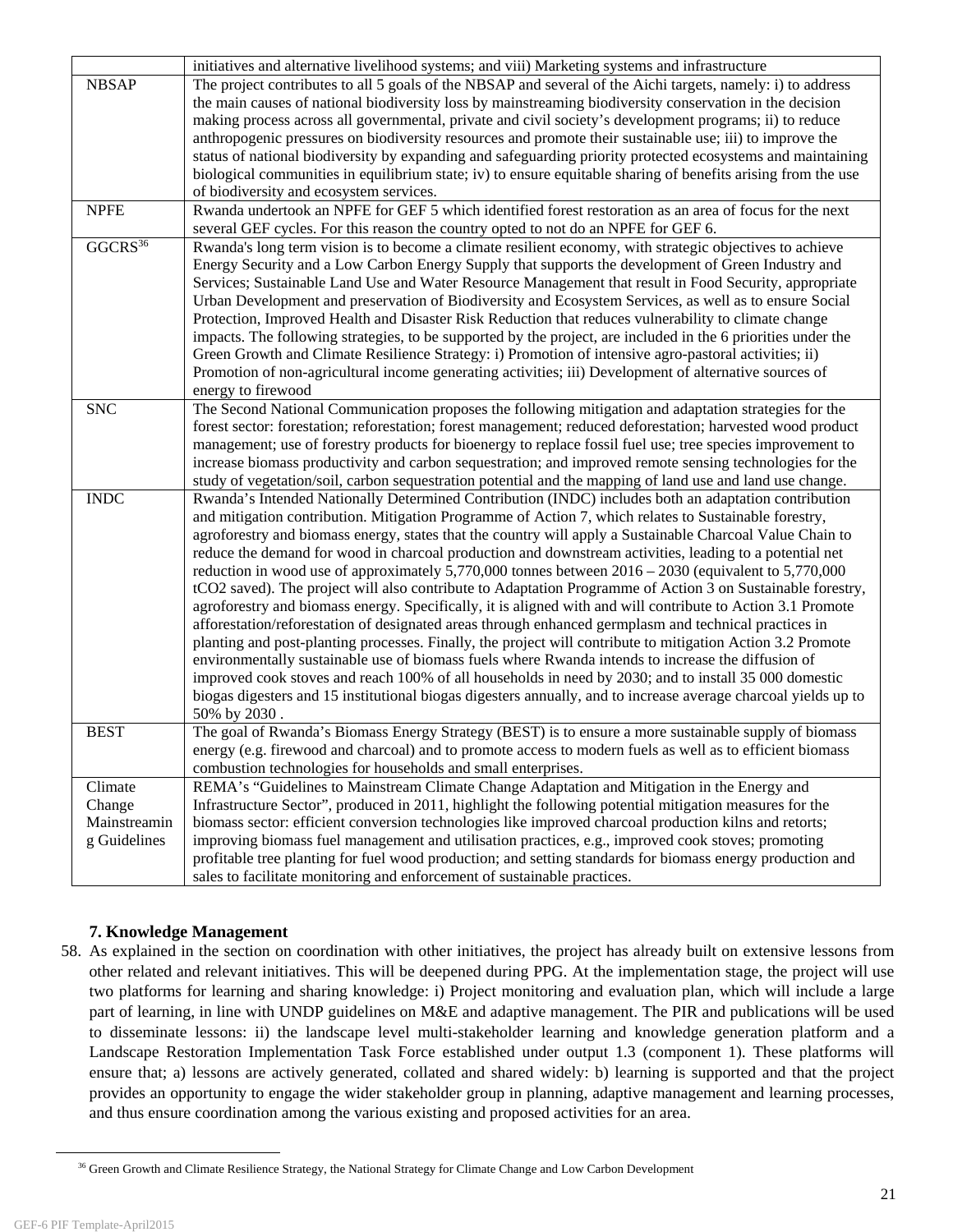#### **PART III: APPROVAL/ENDORSEMENT BY GEF OPERATIONAL FOCAL POINT(S) AND GEF AGENCY(IES)**

#### **A. RECORD OF ENDORSEMENT37 OF GEF OPERATIONAL FOCAL POINT (S) ON BEHALF OF THE GOVERNMENT(S):** (Please attach the Operational Focal Point endorsement letter(s) with this template.

| Name                 | Position         | Ministry                                                 | Date                |
|----------------------|------------------|----------------------------------------------------------|---------------------|
| Dr. Rose Mukankomeje | Director General | <b>Rwanda Environment Management Authority</b><br>(REMA) | October 28.<br>2015 |

#### **B. GEF AGENCY(IES) CERTIFICATION**

This request has been prepared in accordance with GEF policies<sup>38</sup> and procedures and meets the GEF criteria for **project identification and preparation under GEF-6.** 

| Agency Coordinator,<br>Agency name                              | Signature | Date<br>(MM/dd/yyyy) | <b>Project Contact Person</b>                                | Telephone           | Email                        |
|-----------------------------------------------------------------|-----------|----------------------|--------------------------------------------------------------|---------------------|------------------------------|
| Adriana Dinu<br><b>UNDP-GEF</b><br><b>Executive Coordinator</b> |           | July 19, 2016        | Faris Khader<br>Regional Technical<br>Advisor<br><b>EITT</b> | $+25191250$<br>3307 | faris.khader<br>$@$ undp.org |

 $37$  For regional and/or global projects in which participating countries are identified, OFP endorsement letters from these countries are required even though there may not be a STAR allocation associated with the projec

 $^{38}$  GEF policies encompass all managed trust funds, namely: GEFTF, LDCF, and SCCF